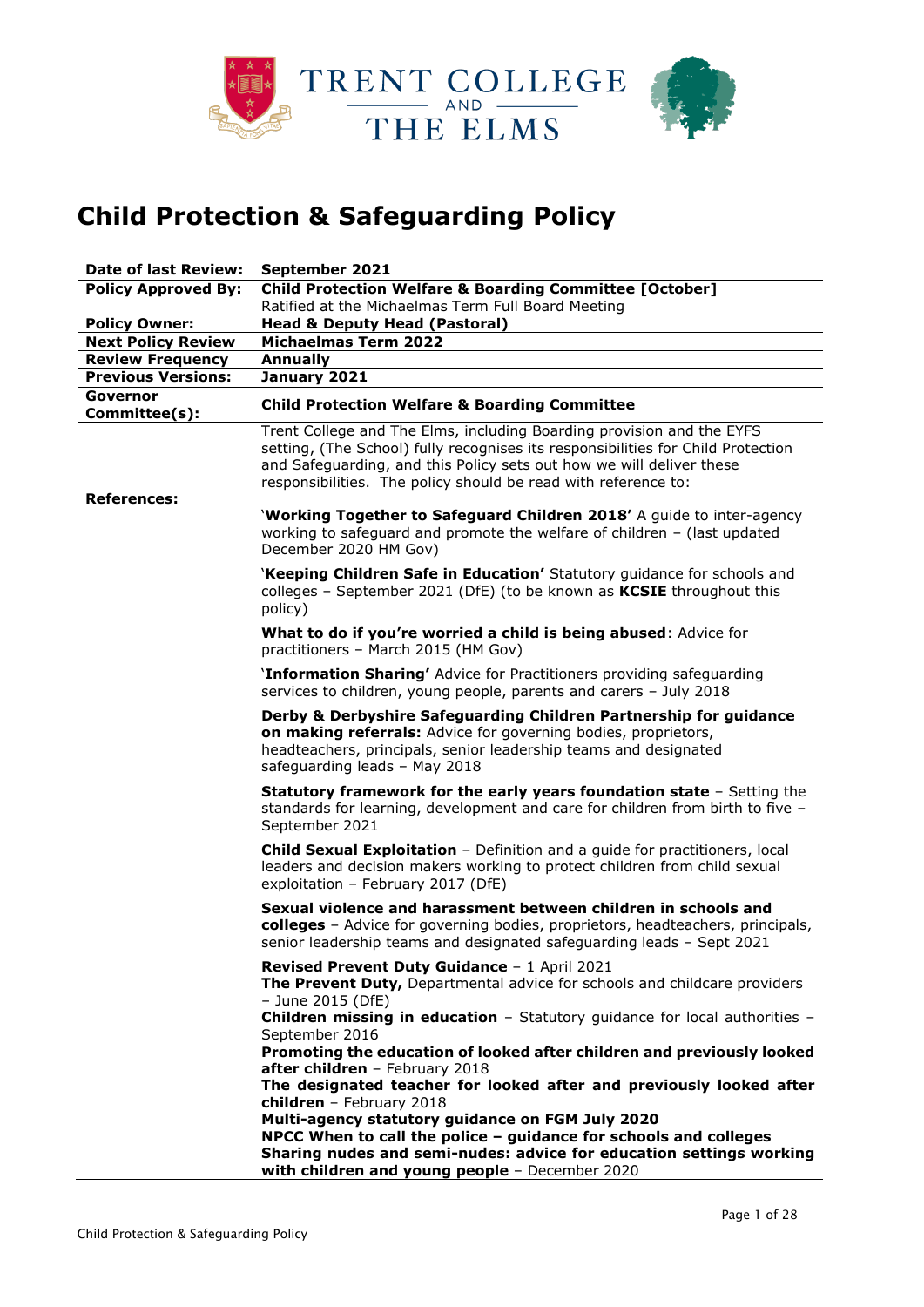| <b>Designated Safeguarding Lead (including EYFS)</b>                                                   |                                                           |
|--------------------------------------------------------------------------------------------------------|-----------------------------------------------------------|
| Justine Rimington                                                                                      | 0115 9836981 07919 031557                                 |
| <b>Deputy Designated Safeguarding Leads</b>                                                            |                                                           |
| Trent: Jeremy Hallows                                                                                  | 0115 9836985 07751 491400                                 |
| Trent: Zoe Hawkins                                                                                     | 0115 9836965 07931 326851                                 |
| Elms: Lucy Deller                                                                                      | 0115 9837015 07798 918686                                 |
| Elms: Lucy Savage KS1 & EYFS                                                                           | 0115 9837016                                              |
| <b>Child Protection Officers</b>                                                                       |                                                           |
| Elms: Liz Barclay                                                                                      | 0115 9837008                                              |
| Elms: Hannah Longmuir (Nursery)                                                                        | 0115 9837014                                              |
| Elms: Sarah Shakespeare (pre-school)<br>Steven Young (KS2)<br>Elms:                                    | 0115 9837031<br>0115 8494942 (via Reception)              |
|                                                                                                        |                                                           |
| <b>Designated Teacher for Looked After Children</b>                                                    |                                                           |
| Trent: Jeremy Hallows                                                                                  | 0115 9836895                                              |
| <b>The Head</b>                                                                                        | via kyley.blaylock@trentcollege.net                       |
| <b>Designated Governor for Safeguarding</b><br><b>Chair of Governors</b>                               | Ian Griffin [contact via Clerk to the Governors]          |
|                                                                                                        | Contact via email to clerktothegovernors@trentcollege.net |
| Derby & Derbyshire Safeguarding Children Partnership 'Starting Point'                                  |                                                           |
| Advice line Monday to Friday 0900-1700                                                                 | 01629 535353                                              |
| Electronic Form<br>www.derbyshire.gov.uk/startingpoint                                                 |                                                           |
| Derby & Derbyshire Safeguarding Children Partnership                                                   |                                                           |
| <b>Child Protection Manager - Schools &amp; Education</b>                                              |                                                           |
| Ann Holmwood - Good source of advice if 'Starting Point' can't help                                    | 01629 531079                                              |
|                                                                                                        |                                                           |
| <b>Children's Social Care</b>                                                                          |                                                           |
| 'Call Derbyshire' (for making initial referral to Social Services)<br>Out of hours number              | 01629 533190<br>01629 532600                              |
| (Please use the answer phone if you are offered this option. A trained duty social worker will respond |                                                           |
| promptly to answer phone messages.)                                                                    |                                                           |
| Nottinghamshire MASH (Multi Agency Safeguarding Hub)                                                   | 0300 5008090                                              |
| Nottingham City Children's Referral Team                                                               | 0115 8764800                                              |
| Leicestershire First Response Children's Duty                                                          | 0116 3050005                                              |
| <b>Disclosure and Barring Service</b>                                                                  |                                                           |
| PO Box 181, Darlington DL1 9FA                                                                         | 01300 0200190                                             |
| <b>Local Authority Designated Officer</b>                                                              |                                                           |
| For allegations against members of staff/volunteers                                                    | 01629 533190                                              |
|                                                                                                        |                                                           |
| <b>Independent Listeners</b>                                                                           |                                                           |
| Sue Harris                                                                                             | 07487 363851                                              |
| <b>Police</b>                                                                                          |                                                           |
| Non emergencies                                                                                        | 101                                                       |
| Emergencies                                                                                            | 999                                                       |
| <b>Childline</b>                                                                                       | 08001111                                                  |
| <b>Office of the Children's Commissioner</b><br>info.request@childrenscommissioner.gsi.gov.uk          | 020 7783 8330                                             |
| <b>NSPCC Whistleblowing Helpline</b>                                                                   | 0800 0280285                                              |
|                                                                                                        | Help@nspcc.org.uk                                         |
|                                                                                                        |                                                           |

#### **OTHER USEFUL SOURCES OF INFORMATION**

NSPCC offers information for schools on their website: <http://www.nspcc.org.uk/> Broad government guidance on specific safeguarding issues can be found via the GOV.UK website

Additional safeguarding measures relating to COVID 19 can be found at Appendix 3.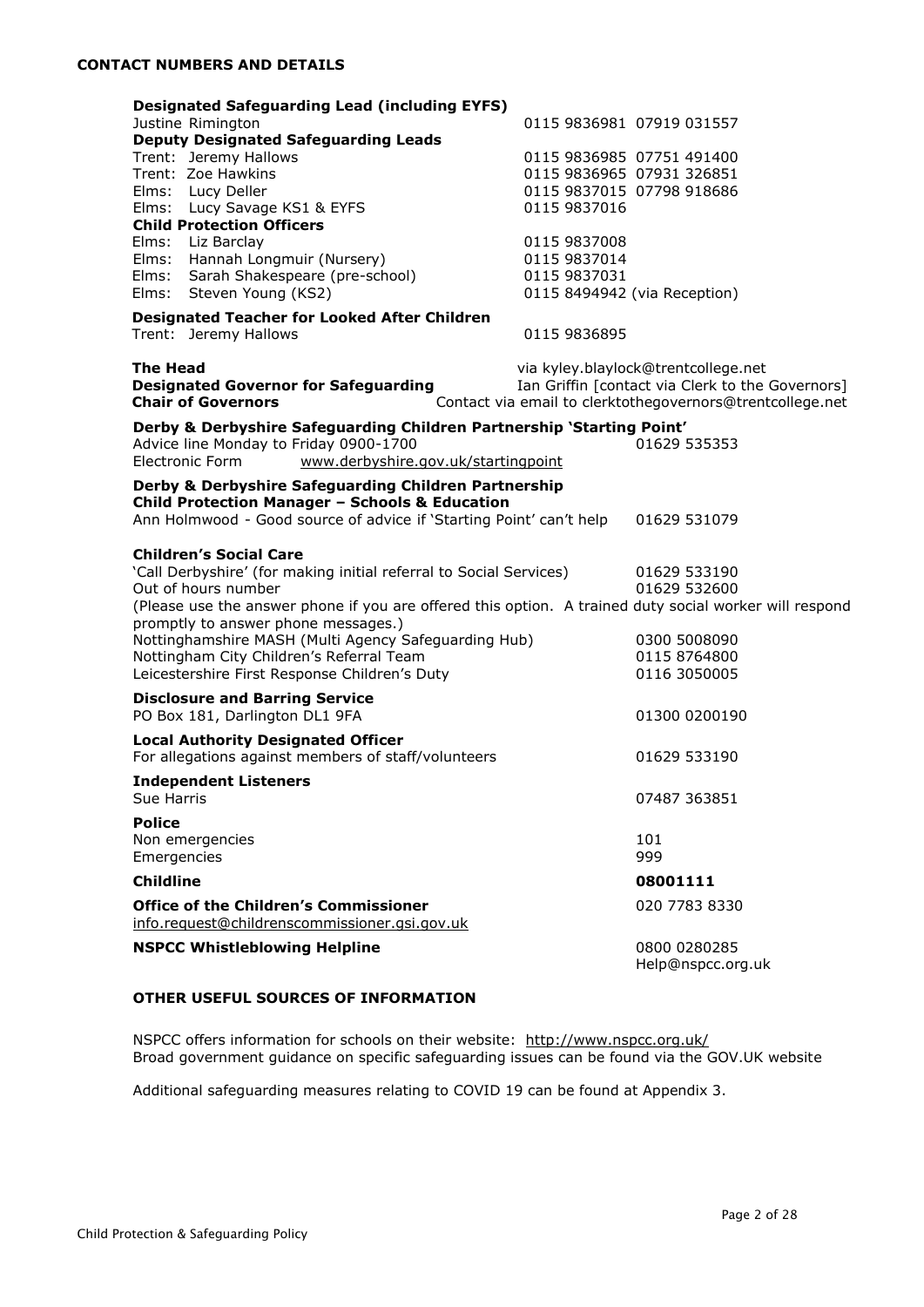The current version of this policy can be found on the school's website. In order that any deficiencies or weaknesses in the policy or practice are remedied without delay and that Trent College and The Elms are consistently following best practice, this policy is subject to change at short notice. The 'Date of Last Review' on the first page, will indicate the date of the latest amendments to the policy.

#### **1 INTRODUCTION**

- 1.1 The school firmly believes that all children have a right to achieve their potential and to be protected from all forms of harm, including abuse and neglect, and that school staff have a particularly important role in the wider safeguarding system for children, as they are in a position to identify concerns early and take action to secure help for children who need it.
- 1.2 The School takes a child centred approach to safeguarding and emphasises through training, the need to listen to children and to pay attention to changes in behaviour, presentation and demeanour, as these may be indicators of abuse.
- 1.3 The Governing Body, the Head and the staff of the School are committed to the physical, emotional and spiritual well-being of all the children in their care. Both children and adults need a safe open and secure environment in which to live and work. The policy applies to all staff (including supply staff) governors and adult volunteers and to contact both inside and outside normal school hours. All pupils, including those who are eighteen years old and are considered to be vulnerable adults are to be regarded as children in the implementation of this policy.
- 1.4 The School is committed to implementing good practice, as reflected in the references listed at the start of this policy. The School recognises that safeguarding is everyone's responsibility and that anyone can make a referral to social care. The School follows the procedures of Derby & Derbyshire Safeguarding Children Partnership. DDSCP Guidance on making a referral can be found at: [https://www.derbyshire.gov.uk/social\\_health/children\\_and\\_families/support\\_for\\_families/default.asp?](https://www.derbyshire.gov.uk/social_health/children_and_families/support_for_families/default.asp?VD=startingpoint) [VD=startingpoint](https://www.derbyshire.gov.uk/social_health/children_and_families/support_for_families/default.asp?VD=startingpoint)
- 1.5 The use of mobile phones and cameras within the Early Years setting are restricted, see the EYFS Policy for further details.
- 1.6 The safeguarding team is listed at the start of this policy.

DSL and Dep DSLs have undergone LSCP Level 4 safeguarding training. CPOs have undergone LSCP Level 2/3 safeguarding training. These safeguarding positions are not tied to other posts in the School. The DSL, Deputy DSLs and CPOs are responsible for maintaining clear communications with Children's Social Care (contact details are given at the end of this document) and other external safeguarding agencies, Ofsted (for EYFS) and DfE on all matters relating to Child Protection.

The School aims to work in partnership and recognises its important role in multi-agency safeguarding arrangements as set out by Working Together to Safeguarding Children – July 2018. The DSL or Deputy DSLs (if the DSL is unavailable) will make Early Help Assessments and referrals to Local Safeguarding Partners (LSCPs, Social Services, or the Police as appropriate), or seek safeguarding advice on marginal cases from the Derby & Derbyshire Safeguarding Children Partnership's 'Starting Point' (contact details can be found on page 2). If 'Starting Point' are unable to help, the DSL or Deputy DSLs will seek guidance from 'Derby & Derbyshire Safeguarding Children Partnership Child Protection Manager – Schools & Education' contact details can be found on page 2). Referrals to the LADO will be made by the DSL or Head/Head Elms. Further details of the roles and responsibilities of the DSL, Dep DSLs and CPOs are recorded in their job descriptions which can be accessed upon request. Contact details for the DSL, Dep DSLs and CPOs are on page 2. Ultimate lead responsibility for safeguarding and child protection remains with the DSL, Justine Rimington, who is a member of the School's Senior Leadership Team.

- 1.7 The School has trained Counsellors who support pupils and staff. The Counsellors will not promise confidentiality where child protection is concerned and will inform the DSL/Dep DSL of any child protection issues they become aware of. Where families are in need of additional support from one or more agencies, the School will work with the LSCP to signpost additional services, which may involve the coordination of services under the Early Help Assessment and Team Around the Child (TAC) approaches. A decision to refer a child would normally be taken in consultation with the child and parents, although consent is not required for making a referral when there are reasonable grounds to believe a child is at risk of significant harm.
- 1.8 The School has a Governor with specific responsibility for overseeing Child Protection matters, who meets regularly with the DSL, Dep DSLs, the Deputy Head Pastoral, the Medical Centre Sister, a member of the Elms SLT and a School Counsellor.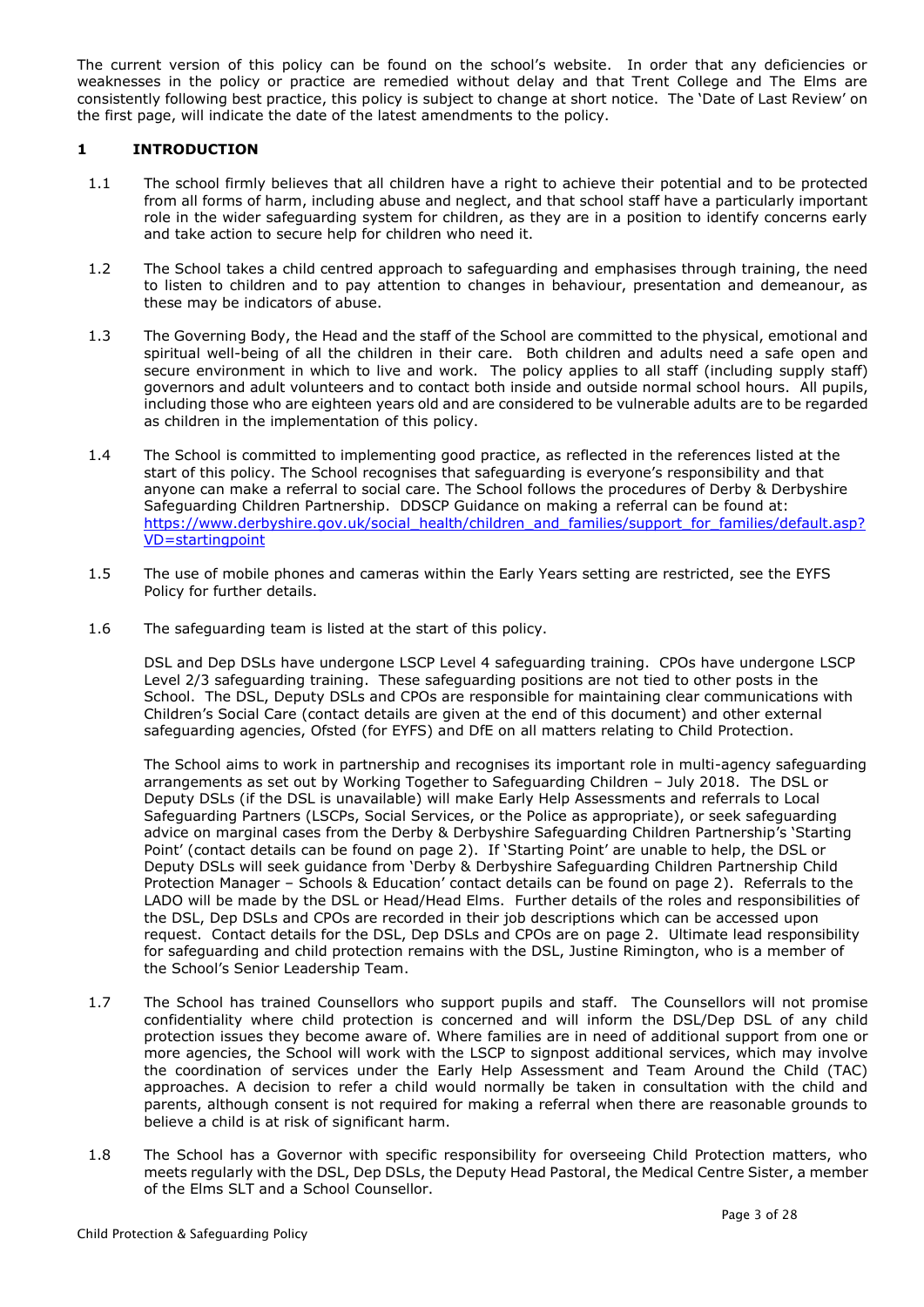- 1.9 The School's LSCP is Derby & Derbyshire Safeguarding Children Partnership, however the School's extensive catchment area means that it is necessary to work with other LSCPs. Contact details for Derbyshire LSCP can be found on page 2.
- 1.10 The School has Independent Listeners, who are available to listen to pupils wishing to confide in someone outside of school. If a safeguarding concern is raised, the Independent Listeners will report straight away to the DSL or a Dep DSL if the DSL is unavailable. There is a maximum five year term for the role of Independent Listener, and the Independent Listeners are subject to Safer Recruiting checks, Child Protection Training and reading KCSIE Part one and Annex B, and 'What to do if you're worried a child is being abused; Advice for practitioners – March 2015'.
- 1.11 The School recognises the potential risk of peer on peer abuse and that the opportunities for this kind of abuse are greater within a boarding environment. The school takes measures to minimise this risk including the implementation of the Anti-Bullying Policy; training of peer mentors; raising awareness through staff and prefect training; PSHE lessons and assemblies that reinforce the message that sexting and banter are unacceptable. The School recognises that abuse is abuse and should never be tolerated or passed off as 'banter' or 'just having a laugh' or 'part of growing up'. Such abuse will be dealt with as a safeguarding concern with both victim and perpetrator receiving appropriate support. The School also recognises that there is a greater risk to girls and pupils with SEN/D of peer on peer abuse, but that all peer on peer abuse is unacceptable and must be taken seriously. It also recognises that there are different forms of peer on peer abuse such as sexual violence and sexual harassment; physical abuse; sexting; initiation/hazing type violence and rituals. Staff are trained to recognise and refer incidents of peer on peer abuse to the DSL. The School maintains full compliance with the National Minimum Standards for Boarding.
- 1.12 The School accepts responsibility for establishing procedures for responding to allegations of abuse and for providing guidelines for good practice, which will be reviewed regularly in consultation with DDSCP, to ensure that procedures comply with locally agreed interagency procedure.
- 1.13 The School ensures that all staff and volunteers in regulated activity are checked using procedures recommended by the Independent Schools Council and provided by the Disclosure and Barring Service Safer Recruitment procedures, including EEA checks where applicable. Further details can be found in the Safer Recruitment Policy.
- 1.14 The School undertakes to monitor the use of the procedures and guidelines, to contribute to interagency procedures and to ensure these are in line with locally agreed interagency procedures (for Derbyshire Safeguarding Children's Board). The Governing Body conducts an annual review of the School's Child Protection policies & procedures and the efficiency with which the duties have been discharged, as informed by the Child Protection and Welfare Committee. Derbyshire Safeguarding Children's Board's 'Child Protection Manager – Schools & Education' is also invited to review the School's Safeguarding Policies and Procedures.
- 1.15 The School recognises the need for appropriate training and access to advice on child protection and safeguarding concerns (including understanding of the local Early Help process and their own role within it) for all staff, including the School's medical and ancillary staff as well as volunteers. DSL/Dep DSLs/CPOs attend LSCP training in Child Protection and Inter Agency Working at least every two years. The DSL and Dep DSLs are trained to Level 4. The DSL/Dep DSLs attend termly LSCP DSL Forums where local safeguarding trends and concerns are discussed and the latest LSCP guidance and best practice is disseminated. The CPOs and Medical Centre Sister are trained to Level 3. All other staff (including the Head and Governors) and volunteers undertake Single Agency Level 1 Child Protection training and are kept current through regular refresher training and briefing sessions, which occur at least annually and are delivered by the DSL. Staff are regularly reminded to maintain an attitude of '**it could happen anywhere, including here'** with regards to safeguarding and child protection. Staff are trained to refer reports or suspicions of peer on peer abuse, including child on child sexual violence or sexual harassment, to the DSL in order that appropriate actions can be taken to safeguard those involved in accordance with DfE Guidance – Sexual violence and sexual harassment between children in schools and colleges – September 2021. Staff are advised on how to respond to incidences of sexting, in accordance with Government guidance 'Sharing nudes and semi-nudes: advice for education settings working with children and young people'. Staff are trained to have an awareness that behaviours linked to safeguarding issues such as drug and alcohol misuse, deliberately missing education and sharing of nude and semi-nudes can indicate that children are at risk. A record of safeguarding training is kept on the Single Central Register. Staff also receive annual e-safety updates and refresher training. Induction of new staff includes training in child protection and safeguarding; online safety; the role and identity of the DSL and Deputy DSLs; the safeguarding response to children who go missing from education; the rewards and sanctions policy (pupil behaviour policy) and the staff code of conduct. The DSL has been trained by the LSCP to deliver In-Service Safeguarding Training.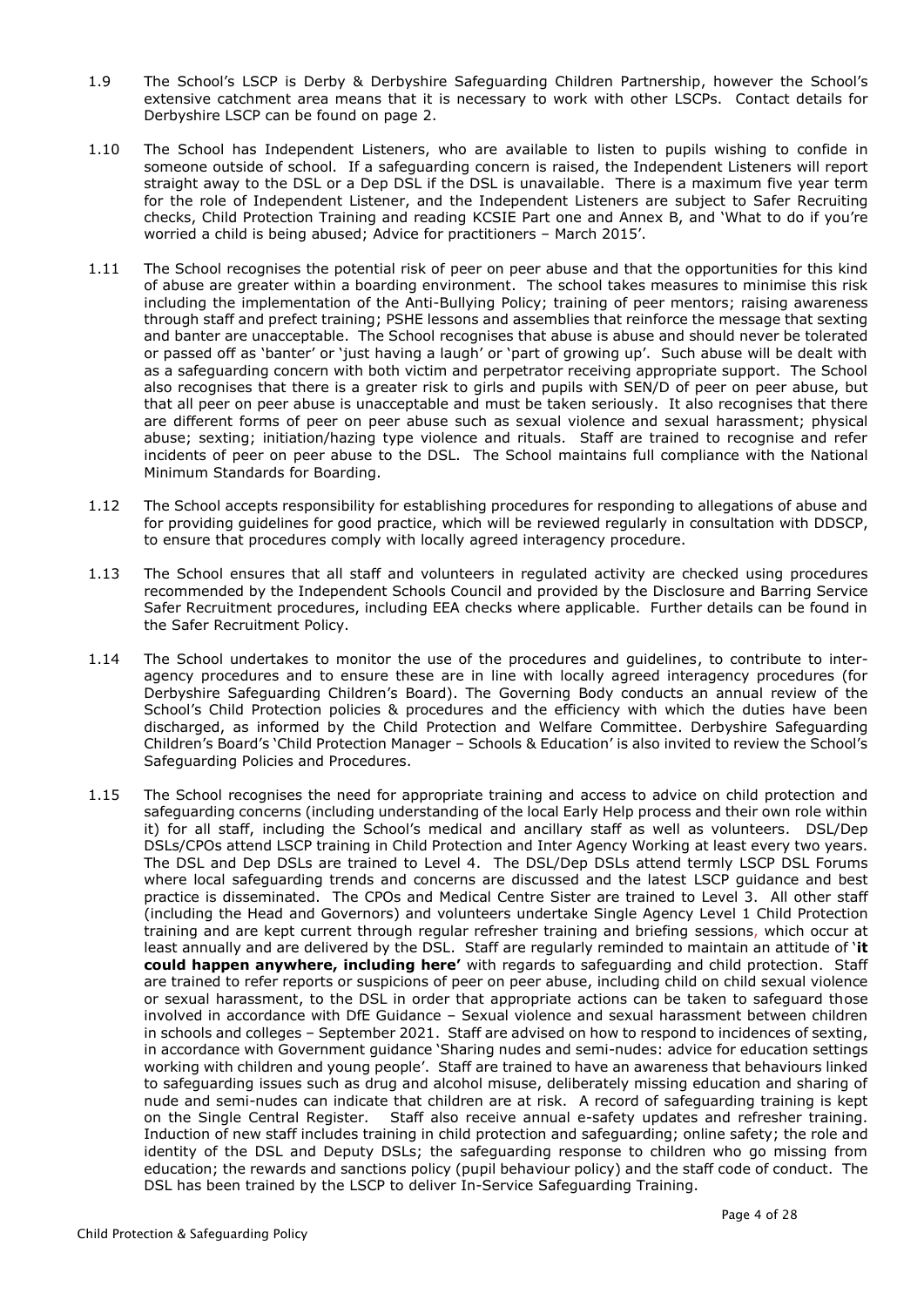- 1.16 The School believes that this policy statement is necessary in the interests of the protection of both pupils and staff, and that it must be reviewed by the Board of Governors annually. Amendments to the policy will be made as necessary in the interim period to ensure that it remains current. These amendments are reviewed by the Welfare, Child Protection & Boarding Committee members. The Chair of Governors will sign to approve the policy once it has been reviewed by the Board of Governors.
- 1.17 All school staff are aware that when pupils are engaged in school supported activities outside of the immediate school campus, there is a need to ensure that all possible precautions are taken to safeguard their welfare. This may include activity days, adventure training periods, visits to other education establishments where an external provider delivers teaching and learning to our pupils. This is particularly important where overnight accommodation is included within the activity. In such cases the school may request evidence of the external provider's Child Protection Policy including the checking of their staff using the Disclosure and Barring Service. In the event that the school is unhappy with any aspect of such external provision, the school would look to use an alternative external provider.
- 1.18 Staff have been issued with a Child Protection/Welfare Concern Aide Memoire which is designed to be carried in their ID card holder and describes how and to whom concerns will be reported.
- 1.19 This policy is available on the school web site (Parents section) and should be cross-referenced with the following policies.
	- Acceptable Use of Technology Staff
	- Acceptable Use of Technology Pupils
	- Admissions Policy
	- Alcohol
	- Anti-Bullying
	- Anti-Suicide
	- Anti-Smoking
	- Behaviour Management (The Elms including EYFS)
	- Rewards and Sanctions (Trent)
	- **Confidentiality**
	- Drug & Solvent Abuse
	- E-Safety
	- First Aid
	- Health & Safety
	- Health & Safety of Pupils on Educational Visits (HASPEV)
	- Healthy Eating
	- **Intimate Care**
	- **Medical Care**
	- Mobile Phones & Personal Devices
	- Photographs & Images of Children
	- Physical Activity
	- Private Fostering
	- Registration and Attendance Policy
	- Risks to Health
	- Safeguarding Requirements for Host Family Arrangements
	- Safeguarding Arrangements for Pupils on Work Experience
	- Searching a Pupil
	- Searching for a Missing Pupil
	- Sexual Health
	- Staff Code of Conduct
	- Staff Safer Recruitment
	- Supervision of Visitors to Boarding Houses
	- Tackling Extremism and Radicalisation
	- Visiting Speakers
	- Whistle Blowing
- 1.20 IT Services operate a robust filtering and monitoring system to safeguard pupils and staff. Inappropriate usage reports are generated when there is cause for concern. Teachers in certain subjects (eg: ICT) are able to remotely monitor the screen and keyboard activity of their pupils. See E-Safety Policy.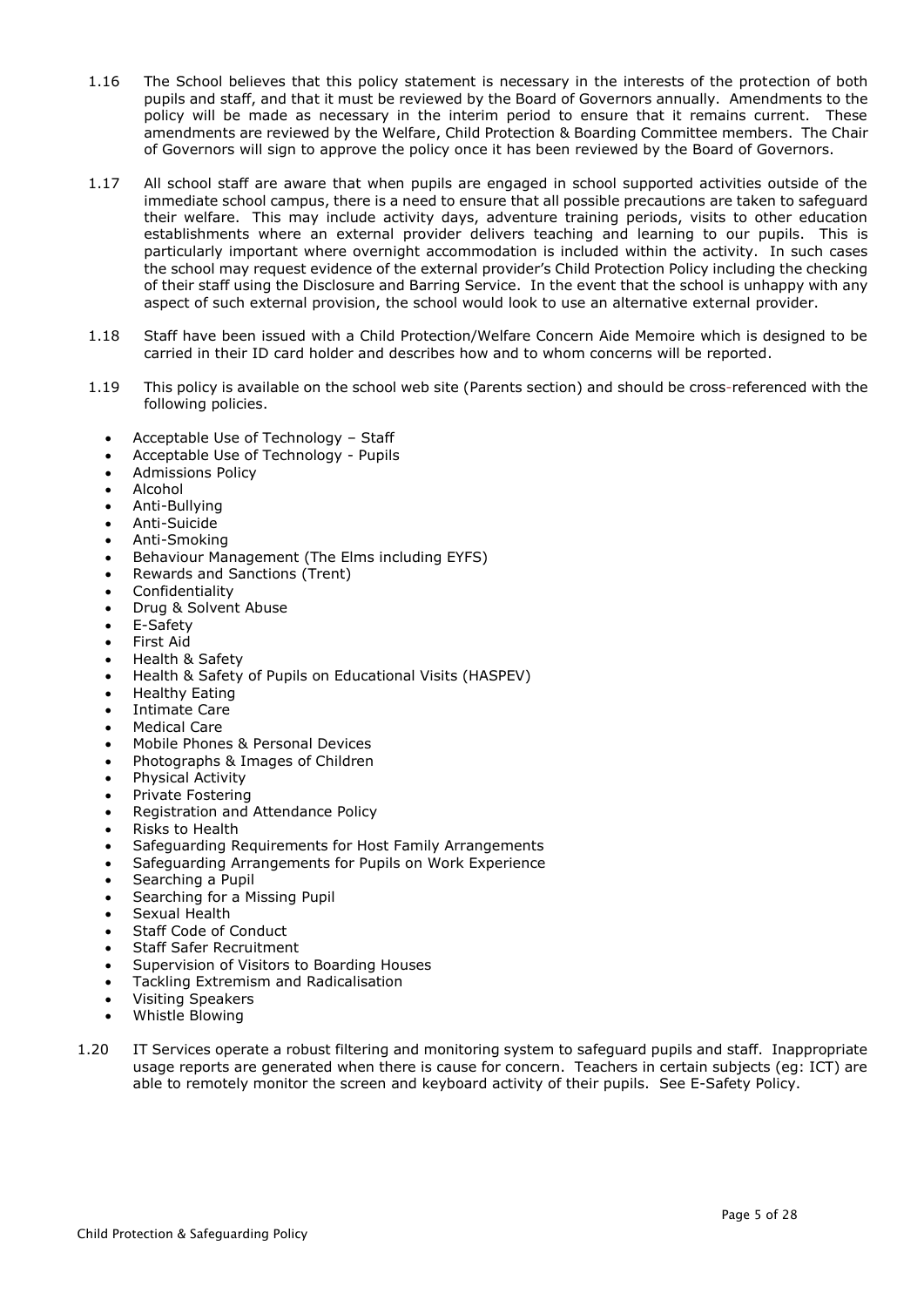#### **2. DEFINITIONS & CAUSES FOR CONCERN**

It is the responsibility of all staff to be aware of the signs of abuse and neglect so that they can identify children in need of help or protection, and report any such concerns to the DSL, Dep DSL or a CPO straight away.

- 2.1 An abused child is a boy or girl who has suffered from, or is believed to be potentially at risk of suffering from, physical injury, neglect, emotional abuse or sexual abuse.
- 2.2 Safeguarding and promoting the welfare of children is defined as: protecting children from maltreatment; preventing impairment of children's mental and physical health or development; ensuring that children grow up in circumstances consistent with the provision of safe and effective care; and taking action to enable all children to have the best outcomes. A child is deemed to be anyone under the age of 18.
- 2.3 A vulnerable adult is defined as a person aged eighteen or over, who has either a dependency upon others in the performance of, or a requirement for, assistance in the performance of basic functions; a severe impairment in the ability to communicate with others; or has a reduced ability to protect themselves from assault, abuse or neglect. This can be as a result of a learning or physical disability; a physical or mental illness chronic or otherwise; or a reduction in physical or mental capacity.
- 2.4 Children with special educational needs and disabilities can face additional safeguarding challenges, which can make recognition of indicators of abuse, neglect or exploitation harder to recognise (see para 126 of KCSIE for further details). They can also be more vulnerable to peer on peer abuse.
- 2.5 Abuse, Neglect and exploitation are forms of maltreatment of a child. Somebody may abuse or neglect a child by inflicting harm, or by failing to act to prevent harm. Children may be abused in a family or in an institutional or community setting; by those known to them or, more rarely, by a stranger. They may be abused by an adult or adults or another child or children. Extra-familial harms take a variety of different forms and children can be vulnerable to multiple harms including (but not limited to) child sexual exploitation (CSE), child criminal exploitation (CCE) and serious youth violence.

#### **Types of Abuse, Neglect and Exploitation**

**Abuse:** a form of maltreatment of a child. Somebody may abuse or neglect a child by inflicting harm, or by failing to act to prevent harm. Children may be abused in a family or in an institutional or community setting by those known to them or, more rarely, by others. Abuse can take place wholly online, or technology may be used to facilitate offline abuse. They may be abused by an adult or adults or another child or children.

- a) **Physical Abuse:** a form of abuse which may involve hitting, shaking, throwing, poisoning, burning or scalding, drowning, suffocating or otherwise causing physical harm to a child. Physical harm may also be caused when a parent or carer fabricates the symptoms of, or deliberately induces, ill health in a child.
- b) **Neglect:** the persistent failure to meet a child's basic physical and/or psychological needs, likely to result in the serious impairment of the child's health or development. Neglect may occur during pregnancy as a result of maternal substance abuse. Once a child is born, neglect may involve a parent or carer failing to: provide adequate food and clothing, shelter (including exclusion from home or abandonment); failing to protect a child from physical and emotional harm or danger; failing to ensure adequate supervision including the use of inadequate care-takers; or the failing to ensure access to appropriate medical care or treatment. It may also include neglect of, or unresponsiveness to, a child's basic emotional needs.
- c) **Emotional Abuse:** the persistent emotional maltreatment of a child such as to cause severe and persistent adverse effects on the child's emotional development. It may involve conveying to a child that they are worthless or unloved, inadequate, or valued only insofar as they meet the needs of another person. It may include not giving the child opportunities to express their views, deliberately silencing them or 'making fun' of what they say or how they communicate. It may feature age or developmentally inappropriate expectations being imposed on children. These may include interactions that are beyond a child's developmental capability as well as overprotection and limitation of exploration and learning, or preventing the child participating in normal social interaction. It may involve seeing or hearing the ill-treatment of another. It may involve serious bullying (including cyberbullying), causing children frequently to feel frightened or in danger, or the exploitation or corruption of children. Some level of emotional abuse is involved in all types of maltreatment of a child, although it may occur alone.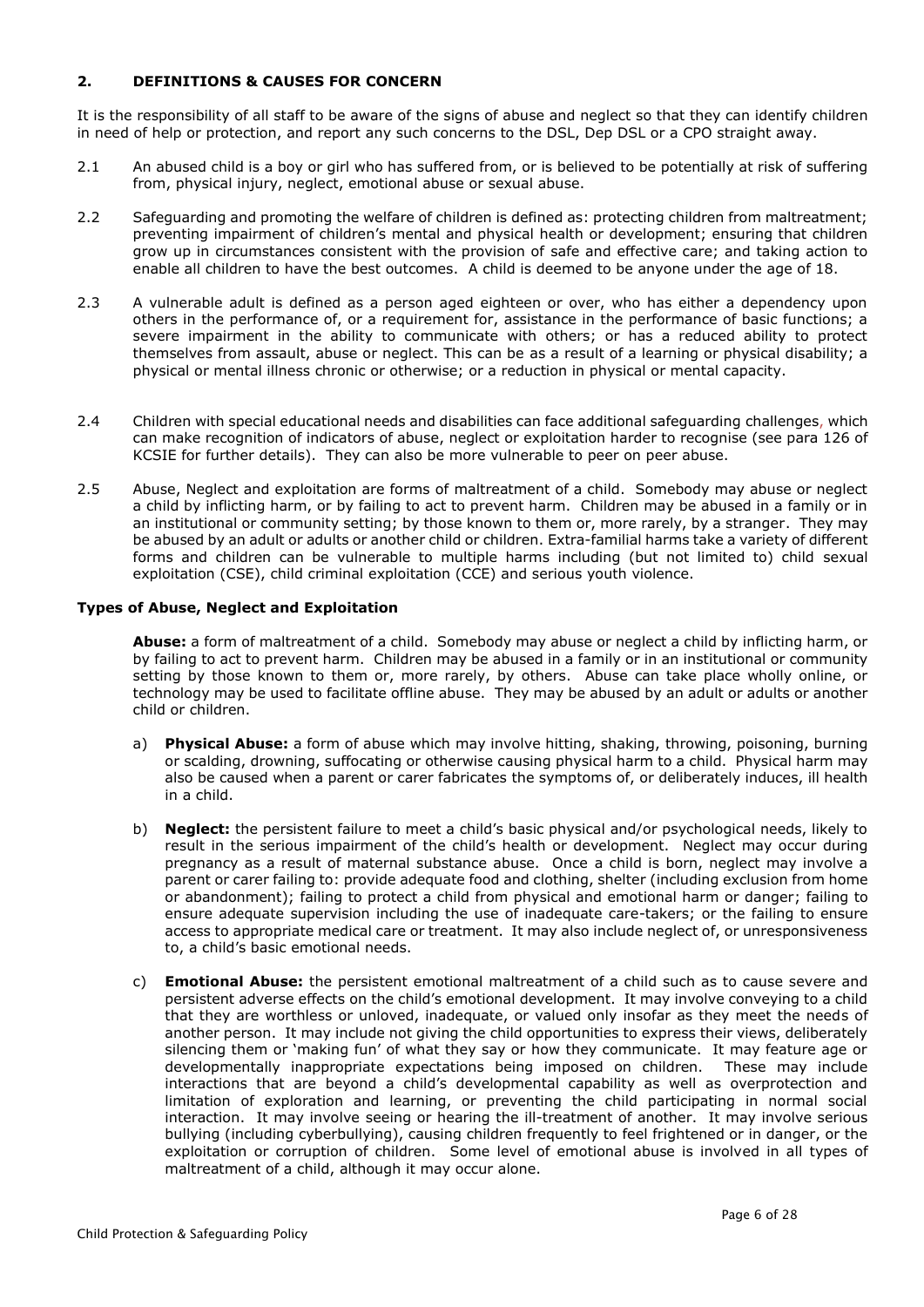- d) **Sexual Abuse:** involves forcing or enticing a child or young person to take part in sexual activities, not necessarily involving a high level of violence, whether or not the child is aware of what is happening. The activities may involve physical contact, including assault by penetration (for example, rape or oral sex) or non-penetrative acts such as masturbation, kissing, rubbing and touching outside of clothing. They may also include non-contact activities, such as involving children in looking at, or in the production of, sexual images, watching sexual activities, encouraging children to behave in sexually inappropriate ways, or grooming a child in preparation for Sexual abuse can take place online, and technology can be used to facilitate offline abuse. Sexual abuse is not solely perpetrated by adult males. Women can also commit acts of sexual abuse, as can other children.
- e) **Child sexual exploitation** (CSE )**and child criminal exploitation (CCE)** are forms of abuse that can affect males and females and occur where an individual or group takes advantage of an imbalance of power to coerce, manipulate, deceive or threaten a child or young person into sexual or criminal activity in exchange for something the victim needs or wants, and/or for the financial advantage or increased status of the perpetrator or facilitator, and/or through violence or the threat of violence. The victim may have been exploited even if the activity appears consensual. Child sexual and criminal exploitation do not always involve physical contact; they can occur through the use of technology, and can include children who have been moved (trafficked) for the purpose of exploitation. Further information about CSE and CCE can be found in para's 33 to 39 and Annex B of KCSIE.

It should also be remembered that children can also abuse. The children who abuse will need help too. They may themselves have been abused.

2.6 All Staff have a responsibility to provide a safe learning environment, to identify children in need of extra help who are suffering or are likely to suffer from significant harm. All Staff are required to report any child protection or safeguarding concerns directly to the DSL/Dep DSLs or CPOs without delay, so that the welfare of the child is paramount at all times. This can be done using MyConcern, or in person, or by email or by telephone.

#### 2.7 **Possible Signs of Abuse**

#### **a) Physical Abuse**

Children will collect cuts, bruises and injuries, and these should be interpreted in the context of the child's medical/social history, development stage and the explanation given. Most accidental bruises are seen over bony parts of the body, e.g. elbows, knees, shins, and are often on the front of the body. Some children, however, will have bruising that is more than likely inflicted rather than accidental.

Important indicators of physical abuse are bruises or injuries that are either unexplained or inconsistent with the explanation given; these can often be visible on the 'soft' parts of the body where accidental injuries are unlikely, e.g. cheeks, abdomen, back and buttocks. A delay in seeking medical treatment when it is obviously necessary is also a cause for concern.

The physical signs may include:

- Unexplained bruising, marks or injuries on any part of the body.
- Multiple bruises in clusters, often on the upper arm, outside of the thigh
- Cigarette burns
- Human bite marks
- Broken bones
- Scalds, with upward splash marks
- Multiple burns with a clearly demarcated edge

Behaviours that can also indicate physical abuse:

- Fear of parents being approached for an explanation
- Aggressive behaviour or severe temper outbursts
- Reluctance to get changed, for example in hot weather
- **Depression**
- Withdrawn behaviour
- Running away from home
- **b) Emotional Abuse**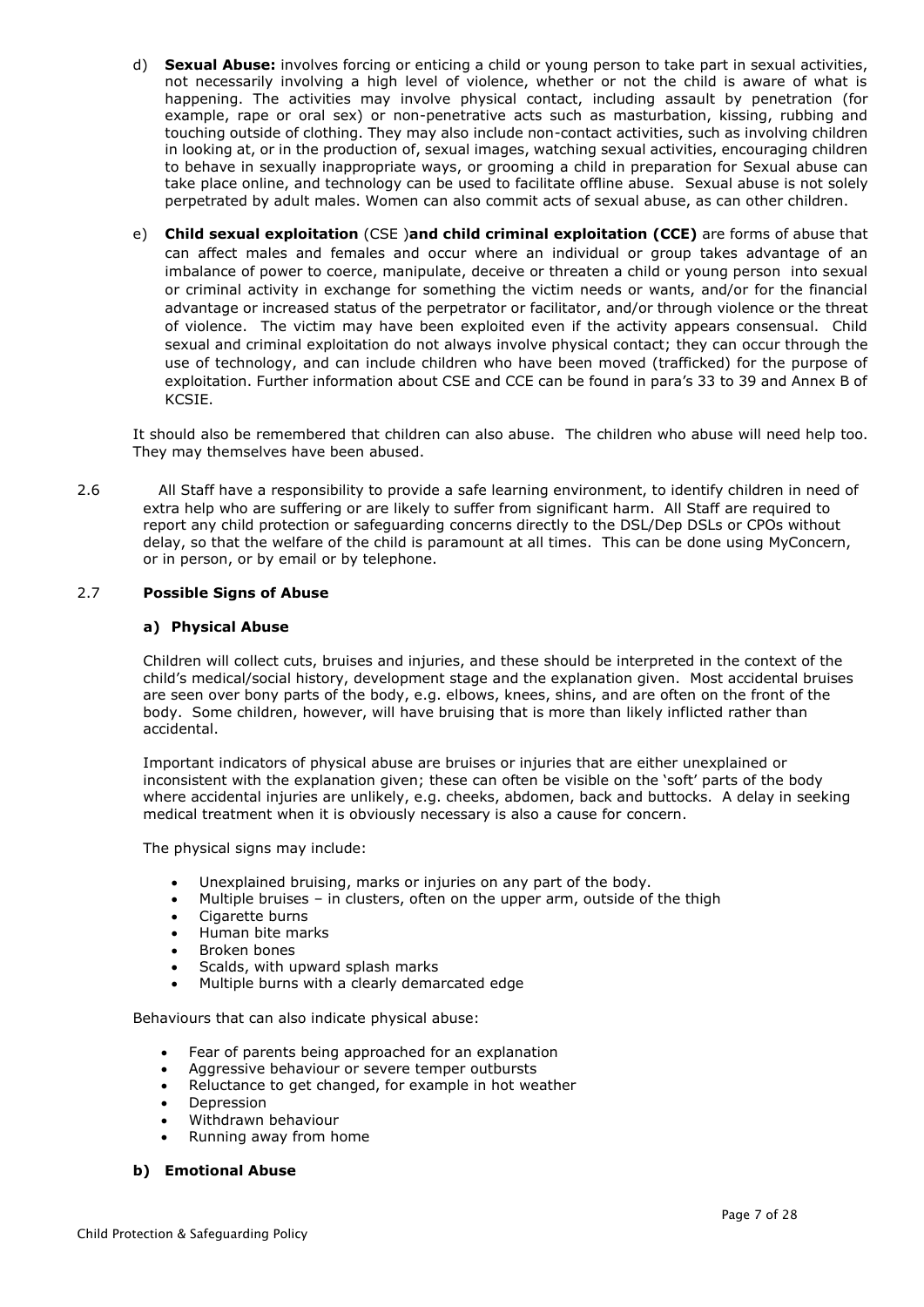Emotional abuse can be difficult to identify as there are often no outward physical signs. Indications may be a developmental delay due to a failure to thrive and grow, however, children who appear wellcared for may nevertheless be emotionally abused by being taunted, put down or belittled. They may receive little or no love, affection or attention from their parents or carers. Emotional abuse can also take of the form persistent overly high expectations being placed on a child or preventing a child from being allowed to mix and play with other children.

- Continual self-deprecation
- Fear of new situations
- Inappropriate emotional responses to painful situations
- Self-harm or mutilation
- Neurotic behaviour obsessive rocking, thumb-sucking and so on
- Air of detachment "don't care attitude"
- Social isolation does not join in and has few friends
- Desperate attention-seeking behaviour
- Eating problems, including over-eating and lack of appetite
- Depression, withdrawal
- Severely delayed social development, poor language and speech

#### **c) Sexual Abuse**

It is important to remember that sexual abuse is committed by adult males, adult females, young people and children of both sexes. Where sexual abuse of children by children is suspected both victims and perpetrators must be regarded as being in need of safeguarding. There may be physical or behavioural indications of sexual abuse.

The physical signs of sexual abuse may include:

- Pain, irritation, bruising or bleeding in or near the anal or genital areas
- Discomfort when walking or sitting down
- Pregnancy
- Injuries to the body
- Sexually transmitted diseases

Behaviours that can also indicate sexual abuse:

- Sudden changes in behaviour
- Fear of being left with certain people or groups of people
- Sexual knowledge beyond their age/developmental level
- Attempts to teach other children about sexual activity
- Being sexually abusive to other children
- Self-destructive behaviours, such as self-harm, eating disorder or substance abuse.
- Unexplained gifts or money
- Sexually provocative behaviour
- Bedwetting
- Not being allowed to have or withdrawing from, friends (particularly in adolescence)
- Saying they have secrets that they cannot tell anyone

Child Sexual Exploitation is a form of sexual abuse and involves exploitative situations, contexts and relationships where young people receive something (for example food, accommodation, drugs, alcohol, gifts, money or in some cases simply affection) as a result of engaging in sexual activities. Sexual exploitation can take many forms ranging from seemingly 'consensual' relationship where sex is exchanged for affection or gifts, to serious organised crime by gangs and groups. What marks out exploitation is an imbalance of power in the relationship. The perpetrator always holds some kind of power over the victim which increases as the exploitative relationship develops. Sexual exploitation involves varying degrees of coercion, intimidation or enticement, including unwanted pressure from peers to have sex, sexual bullying including cyberbullying and grooming. However, it is also important to recognise that some young people who are being sexually exploited do not exhibit any external signs of this abuse.

Possible additional indicators of Child Sexual Exploitation are:

- Unexplained gifts or new possessions
- Associating with other young people involved in CSE
- Children/young people having older boyfriends or girlfriends
- Changes in emotional well-being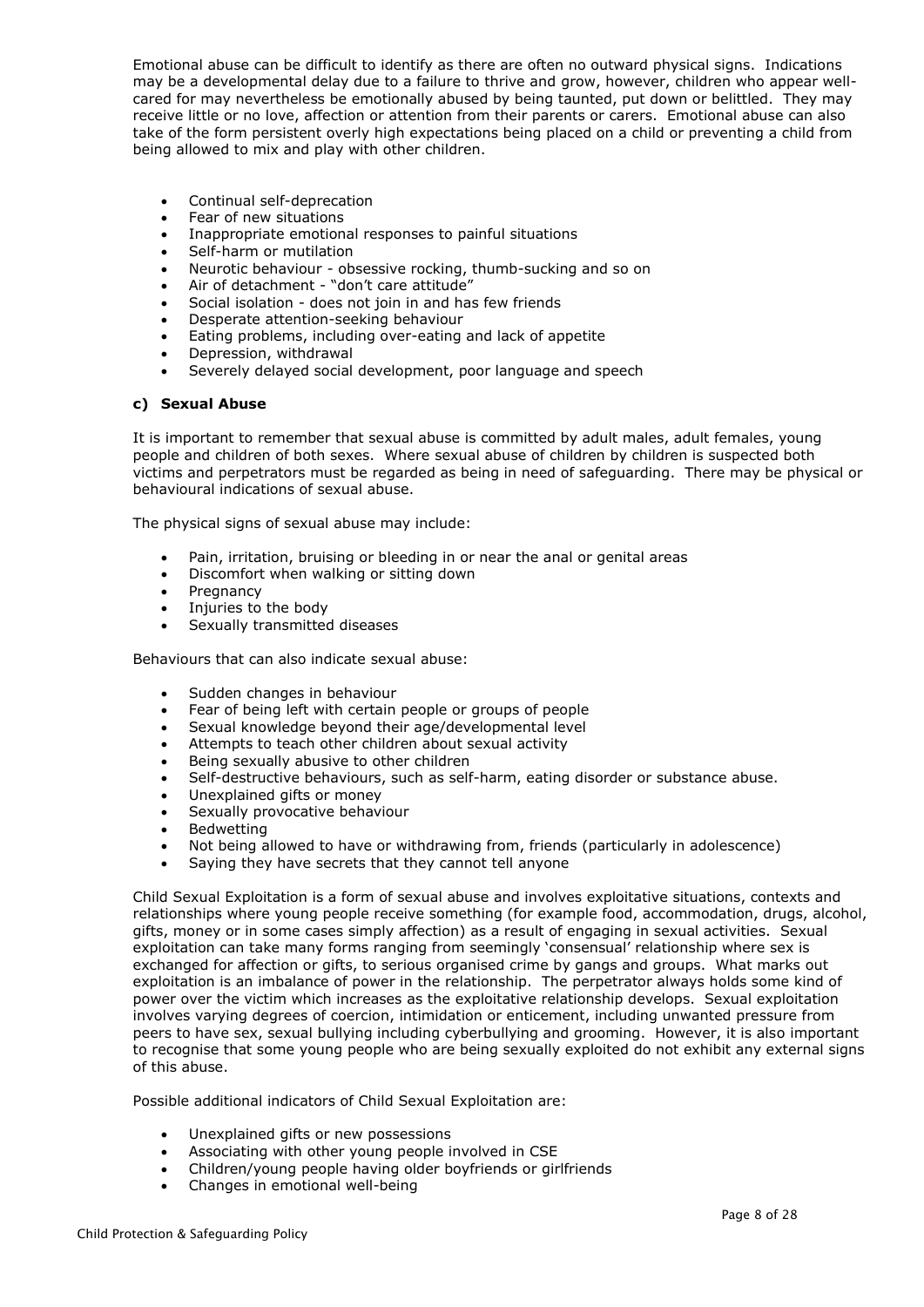- Children/young people who misuse drugs and/or alcohol
- Children/young people who go missing for periods of time or regularly come home late
- Regularly missing school

Like all forms of sexual abuse, Child Sexual Exploitation affects boys as well as girls, and can affect any child or young person under the age of 18 years, including 16 and 17 years olds who can legally consent to have sex.

The school will adhere to the DfE guidance 'Sexual violence and sexual harassment between children in schools and colleges – September 2021

Sexting (also known as Youth produced sexual imagery) can take the form of peer on peer abuse, and can significantly increase a child or young person's vulnerability to CSE. Sexting concerns must be reported to the DSL who will assess, refer and support as appropriate. The school will refer to the Government publication 'Sharing nudes and semi-nudes: advice for education settings working with children and young people' when determining the most appropriate course of action. The School is committed to providing education in the appropriate use of communications technology through Computing and PSHE lessons (which include on-line safety). Pupils contravening guidelines will be dealt with (and supported) according to the Behaviour Management policy and advice from pastoral and welfare staff. The Director of Information Systems provides guidance to the Child Protection, Welfare & Boarding Committee regarding access to the Internet in general and through 3G and 4G communications. This guidance includes the safest and most secure means of providing internet access with all necessary training to all pupils and staff.

#### **d) Neglect**

It can be difficult to recognise neglect which can take place in many forms, however, its effects can be long term and damaging for children.

The physical signs of neglect may include

- Constant hunger
- Poor personal hygiene
- Inappropriate or dirty clothing
- Losing weight or constantly being underweight

Neglect may also be indicated by:

- A child being left alone or unsupervised at an inappropriate age
- Being tired frequently
- Untreated medical problems
- Frequent lateness or non-attendance at school
- Low self-esteem
- Poor social relationships

#### **e) Child sexual exploitation** (CSE) **and child criminal exploitation (CCE)**

- Unexplained gifts or new possessions
- Associating with others involved in exploitation
- Misuse of drugs and/or alcohol
- Going missing for periods of time r regularly coming home late
- Regularly missing school or not taking part in education
- Having older boyfriends or girlfriends (CSE)
- Contracting STI's or becoming pregnant (CSE)
- 2.9 **Mental Health –** The School recognises that all staff must be aware that mental health problems can sometimes be in an indicator that a child has suffered or is at risk of suffering abuse, neglect or exploitation. Whilst only appropriately trained professionals should attempt to make a diagnosis of a mental health problem, school staff are well placed to notice and identify behaviours that may indicate that a child is experiencing a mental health problem or be at risk of developing one. Staff are made aware of the importance of early identification of mental health issues in order that appropriate support measures can be put in place. Further guidance can be found in the DfE publication Mental health and behaviour in school – November 2018.
- 2.10 **Absences -** Frequent or unexplained patterns of absence from School are a cause for concern and may indicate that a child or young person has safeguarding needs. Unusual absence profiles should be referred to the DSL, Dep DSLs or a CPO. The school recognises the importance of monitoring school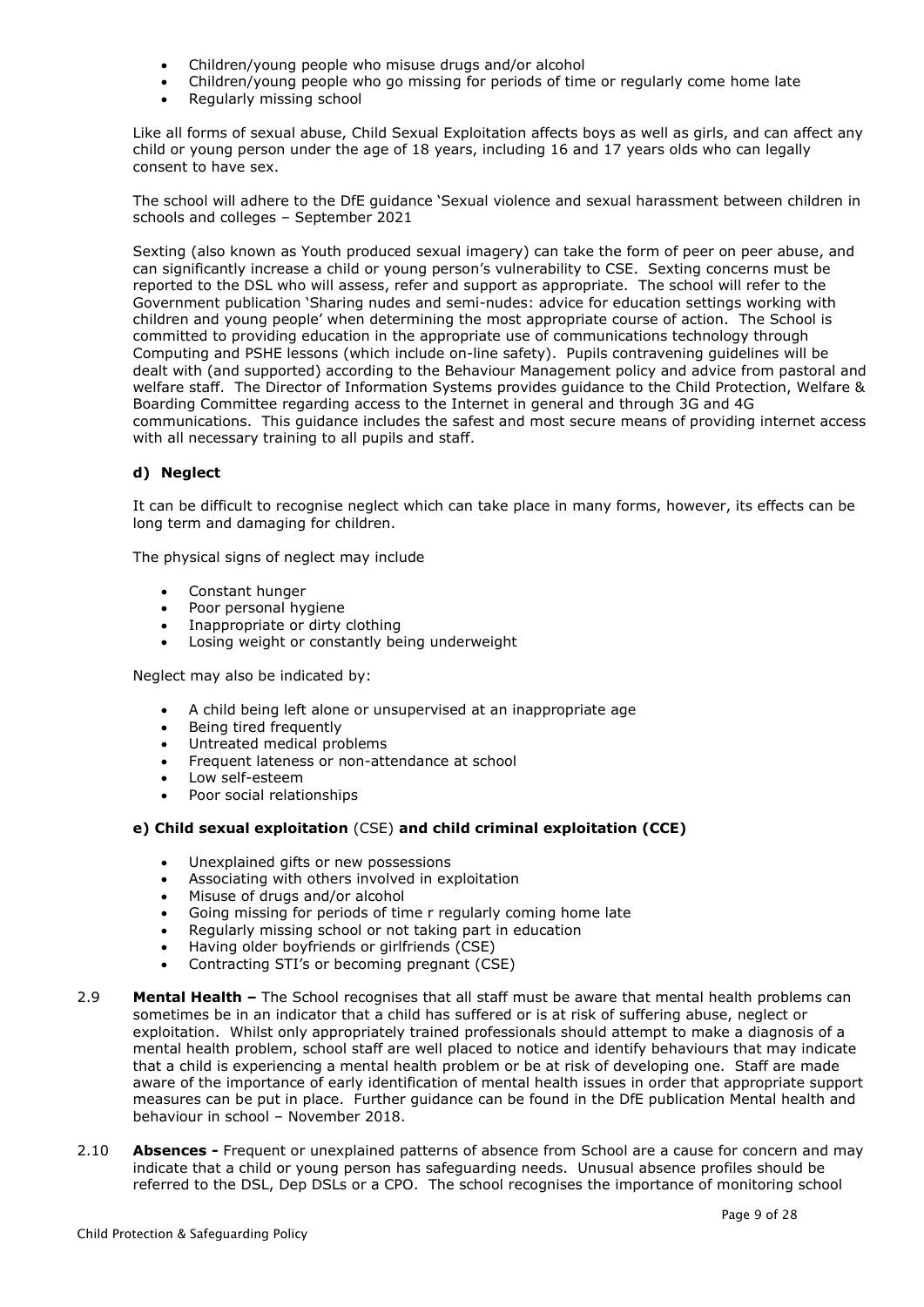attendance and of keeping the relevant local authorities informed of pupils joining and leaving the school in accordance with requirements outlined in the DfE publication Children missing education -Statutory guidance for local authorities – September 2016. For further information please see the Admissions Policy and the Registration and Attendance Policy.

- 2.11 So-called '**honour based' abuse: Female Genital Mutilation (FGM), Forced Marriage and Breast Ironing -** If there is a perceived risk that a child or young person may be affected by FGM this is a safeguarding concern and must be reported immediately to the DSL, Head and the Police. The concern should not be discussed with family/carers prior to making the referral. There is a legal duty on teachers to inform the police [by calling 101] immediately if they discover, or suspect, that an act of FGM appears to have been carried out on a girl under the age of 18. This can be done directly without reference to other staff but there should usually be consultation with either DSL, School Nurse or Deputy Head (Pastoral). See Annex B of KCSIE and Female Genital Mutilation: Guidance for Schools June 2019 (National FGM Centre) for further details. Forced marriage and breast ironing are not subject to a mandatory police referral requirement but must be considered as safeguarding concerns.
- 2.12 **Private Fostering** The School recognises its duty to inform the Local Authority of any private fostering or planned/suspected private fostering arrangements affecting the pupils. Staff and volunteers must alert the DSL to any possibility that a child or young person is in a private fostering arrangement, or is likely to be placed in a private fostering arrangement. The DSL must inform the Local Authority. [See Appendix 2]
- 2.13 **Bullying (including cyber bullying, sexting and banter)** is also abusive and all staff have a responsibility to act promptly in accordance with the School's Anti-Bullying Policy where bullying is evident or suspected.
- 2.14 **Self-Harm** incidences of self-harm should be reported to the DSL, Dep DSLs or CPOs. In order that the most effective support for the child can be put in place. The DSL, Dep DSLs or CPOs will provide support for staff or pupils who may distressed as a result of witnessing self-harm.
- 2.15 **Eating Disorders –** Suspected eating disorders should be urgently reported to the Medical Centre Sister, Lesley Curran and the DSL. Delay in reporting can result in serious impairment to health and significantly extended recovering periods.
- 2.16 **Radicalisation and Extremism** The school fully recognises its obligations under the Prevent Duty June 2015. Any concern that a child or young person may be exposed to any form of possible extremism, extremist ideology and or radicalisation (including religious or right wing ideologies) must be treated as a safeguarding concern and reported to the DSL, CHANNEL, children's social care or the Police as appropriate. Please see the School's 'Tackling Extremism and Radicalisation Policy' for detailed information.
- 2.17 **Domestic Violence and Abuse –** is defined by the Government as any incident or pattern of incidents of controlling, coercive, threatening behaviour, violence of abuse between those aged 16 or over who are, or have been, intimate partners or family members regardless of gender or sexuality. The abuse can encompass, but is not limited to:
	- **Psychological**
	- **Physical**
	- Sexual
	- **Financial**
	- **Emotional**

All children can witness and be adversely affected by domestic abuse in the context of their home life where domestic abuse occurs between family members. Exposure to domestic abuse and/or violence can have a serious, long lasting emotional and psychological impact on children. In some cases, a child may blame themselves for the abuse or may have had to leave the family home as a result. Any concerns that a child is in this situation must be referred to the DSL.

2.18 **County lines** - County lines is a term used to describe gangs and organised criminal networks involved in exporting illegal drugs (primarily crack cocaine and heroin) into one or more importing areas [within the UK], using dedicated mobile phone lines or other form of "deal line". Exploitation is an integral part of the county lines offending model with children and vulnerable adults exploited to move [and store] drugs and money. Offenders will often use coercion, intimidation, violence (including sexual violence) and weapons to ensure compliance of victims. Children can be targeted and recruited into county lines in a number of locations including schools, further and higher educational institutions, pupil referral units, special educational needs schools, children's homes and care homes. Children are often recruited to move drugs and money between locations and are known to be exposed to techniques such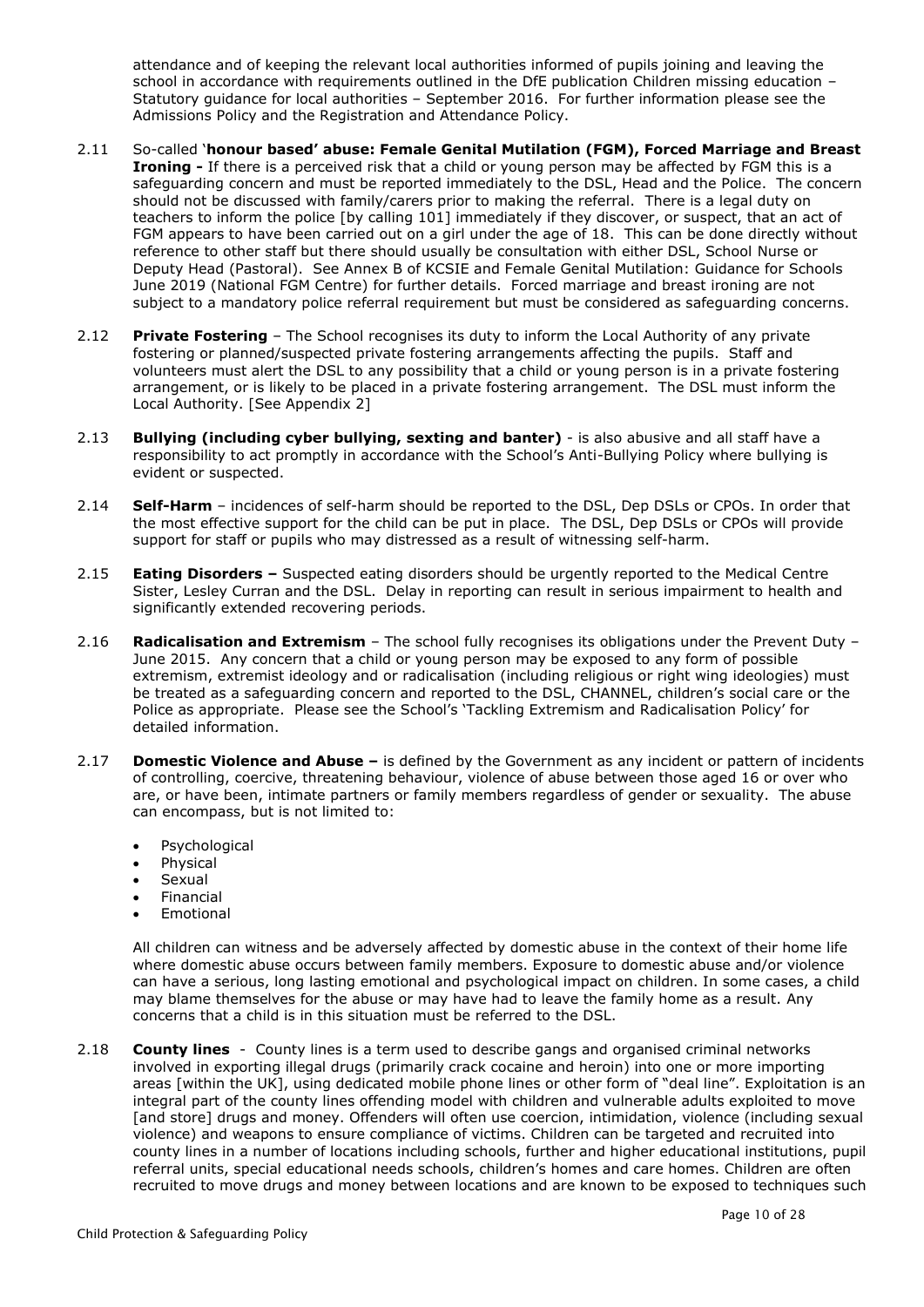as 'plugging', where drugs are concealed internally to avoid detection. Children can easily become trapped by this type of exploitation as county lines gangs create drug debts and can threaten serious violence and kidnap towards victims (and their families) if they attempt to leave the county lines network. One of the ways of identifying potential involvement in county lines are missing episodes (both from home and school), when the victim may have been trafficked for the purpose of transporting drugs. Any concerns that a child is in this situation must be referred to the DSL.

- 2.19 **Carrying knives/offensive weapons –** Bringing/carrying a knife or offensive weapon onto school premises is a criminal offence and immediate action will be taken including calling the police. Pupils suspected of bringing a knife or offensive weapon onto school premises may be searched in accordance with DfE guidance 'Searching, screening and confiscation – Advice for Headteachers, school staff and governing bodies – January 2018'.
- 2.20 **Gang Culture & Serious Violence**  If a member of staff suspects that a pupil is involved or at risk of becoming involved in gang culture, this is to be treated as a safeguarding concern and must be referred to the DSL who will seek advice and guidance from agencies and professionals in accordance with local authority safeguarding procedures.

All staff should be aware of indicators, which may signal that children are at risk from, or are involved with serious violent crime. These may include increased absence from school, a change in friendships or relationships with older individuals or groups, a significant decline in performance, signs of self-harm or a significant change in wellbeing, or signs of assault or unexplained injuries. Unexplained gifts or new possessions could also indicate that children have been approached by, or are involved with, individuals associated with criminal networks or gangs. Staff should also be aware of the risk factors which increase the likelihood of involvement in serious violence, such as being male, being frequently absent or excluded from school, having experienced child maltreatment and having been involved in offending such as theft or robbery. All staff should be aware of the associated risks and understand the measures in place to manage these.

- 2.21 **Children missing from educaton** All staff should be aware that children going missing, particularly repeatedly, can act as a vital warning sign of a range of safeguarding possibilities. This may include abuse and neglect, which may include sexual abuse or exploitation and can also be a sign of child criminal exploitation including involvement in county lines. It may indicate mental health problems, risk of substance abuse, risk of travelling to conflict zones, risk of female genital mutilation, 'honour'-based abuse or risk of forced marriage. Early intervention is necessary to identify the existence of any underlying safeguarding risk and to help prevent the risks of a child going missing in future. Staff are required to refer repeated unexplained absences to the DSL/Dep DSL for assessment.
- 2.22 **Upskirting –** typically involves taking a picture under a person's clothing without them knowing, with the intention of viewing their genitals or buttocks to obtain sexual gratification or cause the victim humiliation, distress or alarm. Anyone of any gender can be a victim. It is now a criminal offence and may constitute sexual harassment. Any suspicion or concern must be reported as a safeguarding concern. Trent College acknowledges the updated Voyeurism Act 2019, and the concerns around upskirting. This is a form of Peer on Peer abuse and may constitute a criminal act. Incidents, or suspicion, of upskirting will be reported to the police.
- 2.23 **Homestay/lodgings** The school will work in accordance with the guidance contained in KCSIE to ensure that all required measures are in place to safeguard any pupil who stays in accommodation that is arranged on their behalf by the school. The school does not arrange lodgings but may, on occasions arrange for visiting pupils to stay with host families (e.g. language exchange, visiting sports teams). See separate guidance: 'Safeguarding Requirements for Host Family Arrangements'.
- 2.24 **Work Experience –** The school arranges work experience for Year 11 pupils. All steps are taken to ensure that our duties in relation to the safeguarding of children as laid out in KCSIE are fulfilled. See separate guidance 'Safeguarding Arrangements for Pupils on Work Experience.

## 2.25 **Looked After Children**

A child who has been in the care of their local authority for more than 24 hours is known as a looked after child. Looked after children are also often referred to as children in care, a term which many children and young people prefer. In general, looked after children are:

- living with foster parents
- living in a residential children's home or
- living in residential settings like schools or secure units.

There are a variety of reasons why children and young people enter care.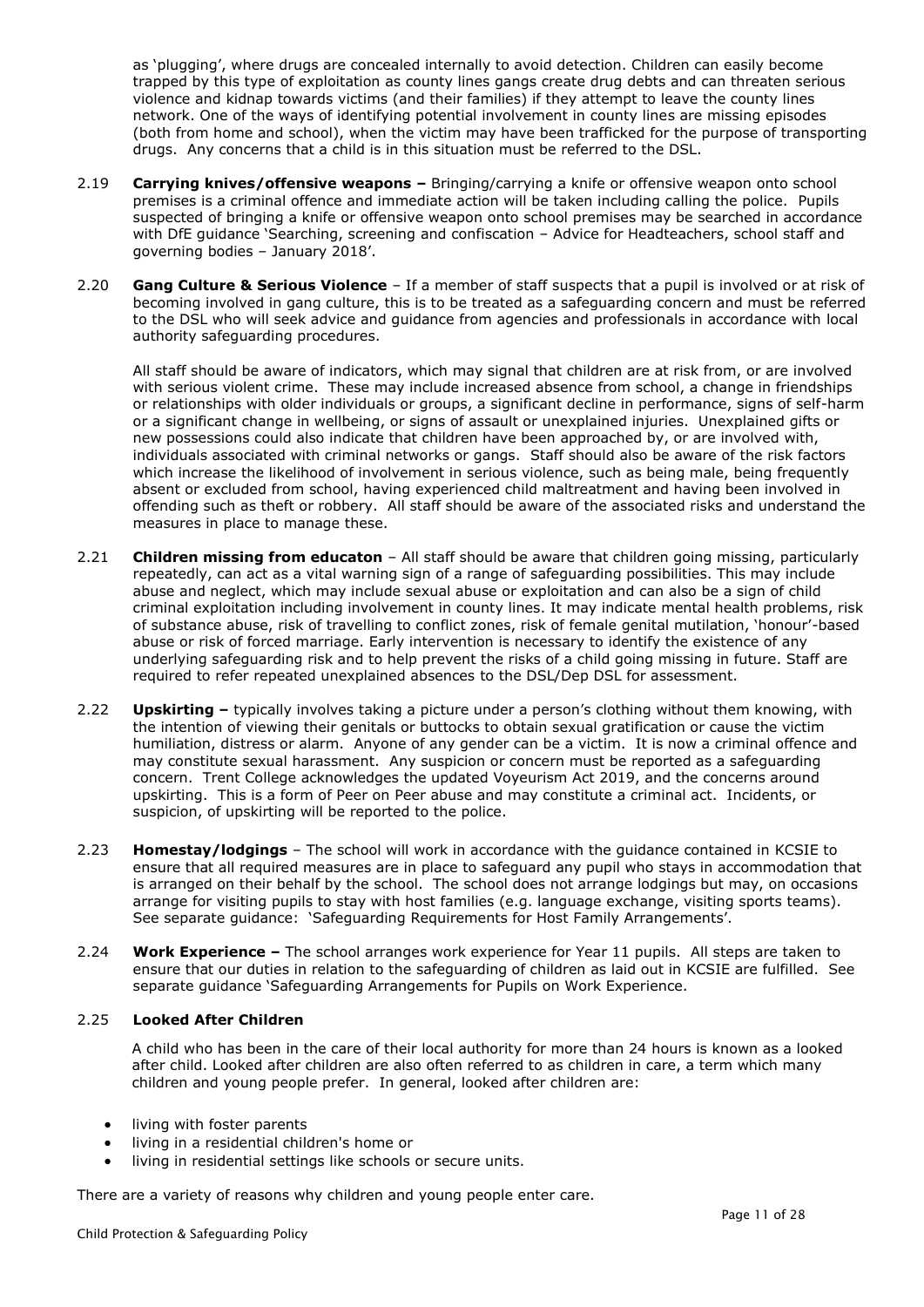- The child's parents might have agreed to this for example, if they are too unwell to look after their child or if their child has a disability and needs respite care.
- The child could be an unaccompanied asylum seeker, with no responsible adult to care for them.
- Children's services may have intervened because they felt the child was at significant risk of harm. If this is the case the child is usually the subject of a court-made legal order.

A child stops being looked after when they are adopted, return home or turn 18. However local authorities in all the nations of the UK are required to support children leaving care at 18 until they are at least 21. This may involve them continuing to live with their foster family. Most children in care say that their experiences are good and that it was the right choice for them (Biehal et al, 2014). But more needs to be done to ensure that all looked after children are healthy and safe, have the same opportunities as their peers and can move successfully into adulthood.

Looked after children are more vulnerable than other children, often having poorer educational outcomes; therefore, ensuring their wellbeing, safety and welfare, helping them to reach their potential which includes the looked after child who is moving on. The school will also ensure that care leavers are supported with pathways including liaison with the local authority where a personal advisor will be appointed.

The Designated Teacher will ensure that the Personal Education Plan is maintained and will meet with Looked after Children in order to monitor the extent to which their educational, emotional and physical needs are being met. They will also ensure that the appropriate team around the looked after child is provided with appropriate information and will ensure that progress and development are monitored. The Designated Teacher will work in accordance with the statutory guidance and will maintain an active and up to date link with key services, including the Virtual School Head, Social Workers and PEP Coordinator.

## **3 RESPONSE TO ALLEGATIONS OR SUSPICIONS OF ABUSE**

**If a child is in immediate danger or is at risk of harm a referral should be made to children's social care and/or the police immediately. Whilst the referral is usually made by the DSL it is important to note that anyone can make a referral. [See Appendix 1 for summary chart].** The DSL should be informed as soon as possible that a referral has been made.

- 3.1 All allegations of child abuse involving the School community will be taken seriously and dealt with urgently. Allegations may relate to matters within school or indeed outside school or at home. As stated in the Children Act, the welfare of the child is of paramount concern.
- 3.2 Wherever possible and safe to do so, the child's wishes will be taken in to account when determining the actions to be taken to address safeguarding concerns.
- 3.3 The school will make arrangements as appropriate for the emotional and spiritual support of children and staff affected by a child protection issue. This support is most often given by a school Counsellor, or by referrals to external agency emotional support.
- 3.4 The DSL, Dep DSL, CPO, or Head if appropriate, will ensure that a referral of allegations or suspicions of abuse is made to the local Children's Social Care child protection team and/or the police, within 24 hours (in writing or with written confirmation of a telephone referral), if the child is believed to be suffering or is likely to suffer, significant harm. Where a child is believed at imminent risk of significant harm the Police will be contacted immediately. The DSL will liaise with Children's Social Care and the police during any child protection investigation. The DSL will also make referrals to Children's Social Care for children believed to meet the definition of a child in need under the Children Act 1989 (…. a child who is unlikely to achieve or maintain a reasonable level of health or development, or whose health and development is likely to be significantly or further impaired, without the provision of services: or a child who is disabled). The DSL will also work with families to make Early Help referrals.
- 3.5 Where a child 'at risk' or 'in need' requires support from more than one agency the DSL will engage with the most appropriate support system, e.g. Common Assessment Framework (CAF), Team Around the Child (TAC) or Early Help Assessment (EHA) in accordance with LSCP procedures and Working Together to Safeguarding Children, July 2018.
- 3.6 Where there is an allegation or suspicion of peer on peer abuse the DSL/Dep DSL should be informed. Where there is reasonable cause to suspect that a child is suffering, or is likely to suffer significant harm, a referral will be made to local agencies in accordance with LSCP threshold guidance. All children involved in peer on peer abuse, victim or perpetrator, will be treated as being 'at risk'. The DSL or Dep DSL will investigate such allegations in consultation with children's social care and/or the police where appropriate.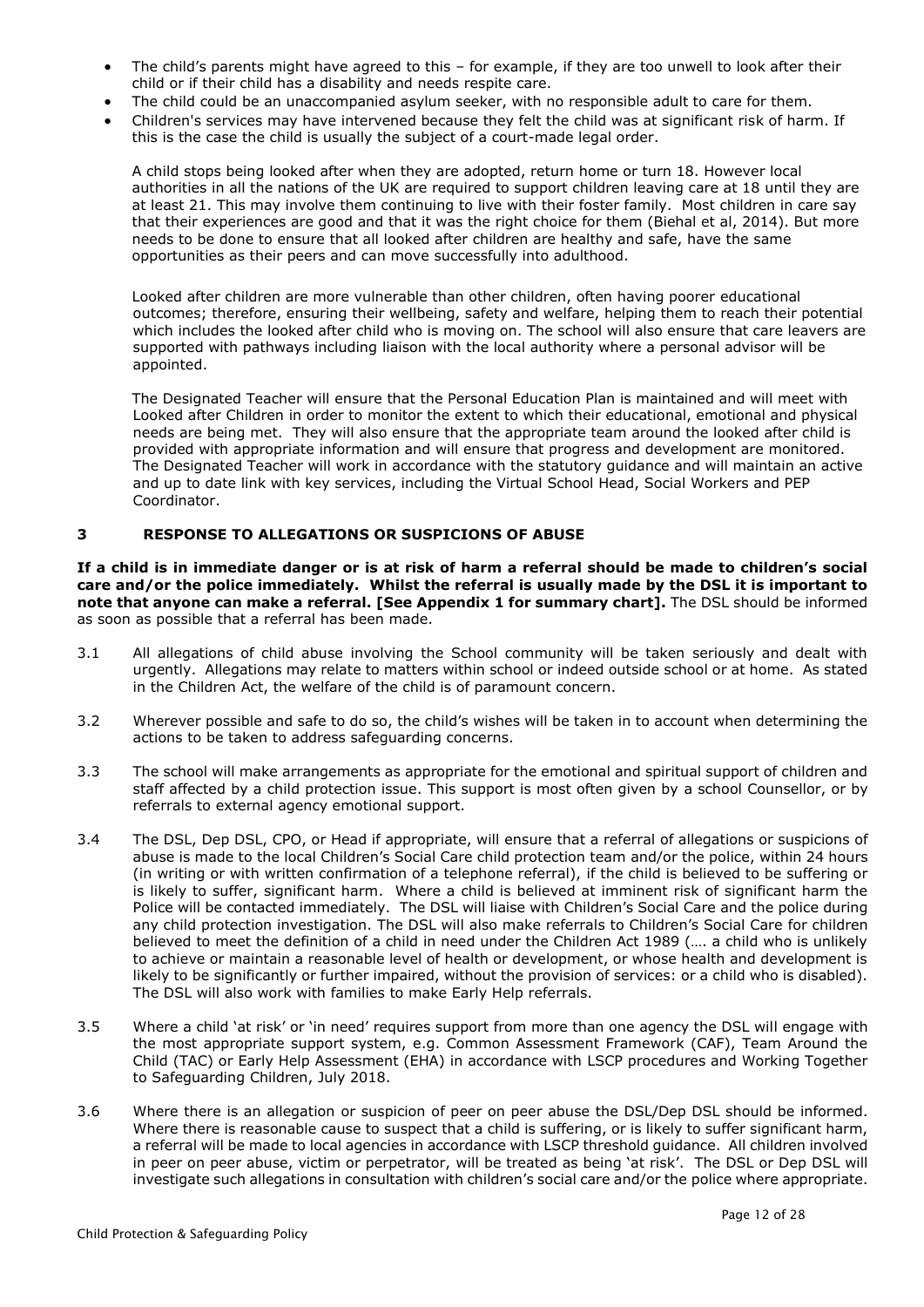Further actions will follow procedures set out in the Anti-Bullying Policy, including recording and investigating such instances.

- 3.7 Whilst referrals would usually be made as described in 3.4 it is important to note that anyone can make a referral. Contact numbers for making referrals to Children's Social Care are included on page 2. The home address of the child or young person who is the subject of the referral will determine which county to call.
- 3.8 As a Registered Provider (EYFS) the School will notify Ofsted as soon as reasonably practicable, but at the latest within 14 days, of any allegations of serious harm or abuse by any person living, working or looking after children at the premises (whether the allegations relate to harm or abuse committed on the premises or elsewhere), or of any other abuse which is alleged to have taken place on the premises, and the action taken in respect of the allegations.
- 3.9 The DSL will make use of the LSCP Escalation Policy and Process where it is felt that concerns for a child or young person have not been addressed.
- 3.10 The Head must be informed of any allegation of abuse by a member of staff (including supply staff) or volunteers as a matter of urgency. This may be via the DSL. If it is believed that the concern meets the threshold for a referral, the Local Authority Designated Officer LADO will be informed within 24 hours. Allegations against the DSL must be made to the Head (who will inform the LADO). If the allegation is against the Head then the person receiving the allegation should immediately inform the Chair of the Governing Body (who will inform the LADO) without first having informed the Head. In all of the above circumstances, contact with the LADO will be made prior to any investigation being undertaken. Following the discussion with the LADO, the member of staff concerned may be made aware of the allegation. In a case where serious harm is alleged or a crime has been committed, the police should be informed from the outset. Concerns that do not meet the threshold for a referral will be managed in accordance with guidance in KCSIE.
- 3.11 Following the outcome of the investigation appropriate actions will be taken. These may include disciplinary procedures, risk assessments, suspension of staff or pupils and/or relocation of involved staff if they are resident within school.
- 3.12 The Head will be responsible for informing Ofsted and the DfE of any information that is required to go on its register. The Head will report to the Disclosure Barring Service (DBS), immediately about any person whose services are no longer used because he or she is considered unsuitable to work with children (whether employed, contracted, a volunteer or pupil). Where a teacher (or supply teacher) has been dismissed (or would have been dismissed had he/she not resigned) a referral will be made to the Teaching Regulation Agency. This will include reasons such as unacceptable professional conduct, conduct that may bring the profession into disrepute and any conviction for a relevant offence.
- 3.13 The result of an investigation may be inconclusive, there may or may not be a prosecution, or it may be decided that a person's behaviour has been ill-advised and foolish rather than criminal.
- 3.14 Allegations may be shown to be unfounded or malicious. In these cases the Head will find appropriate means to make clear that the person has been exonerated.
- 3.15 The DSL is required to keep a central confidential record of all reported incidents including the original notes of the first conversation with the complainant. These records are to remain separate from the child's general school record. The DSL must forward copies of safeguarding files securely to the DSL at a child's new school, in the event of them leaving the School. The Admissions Team send letters requesting that child protection records held by previous schools are forwarded securely to the DSL, as part of the admissions process for all new pupils to Trent and The Elms. A copy of the letter and form can be obtained on request.
- 3.16 Staff who, in good faith, report any concern or allegation about school practices or behaviour of colleagues which prove to be unfounded will be provided with immunity from retribution or disciplinary action for such "whistleblowing". Further detail is given in the staff policy on Whistleblowing.
- 3.17 If a resident staff member is suspended due to Child Protection concerns then alternative accommodation will be found for them, which will be off-site.
- 3.18 Concerns that a safeguarding or child protection matter is not being handled appropriately should be referred to the Head or Dep Head Pastoral. Alternatively, the NSPCC Whistleblowing Helpline offers advice and support to professionals with concerns over how child protection issues are being handled in their own organisation or in another organisation (contact details are on page 2).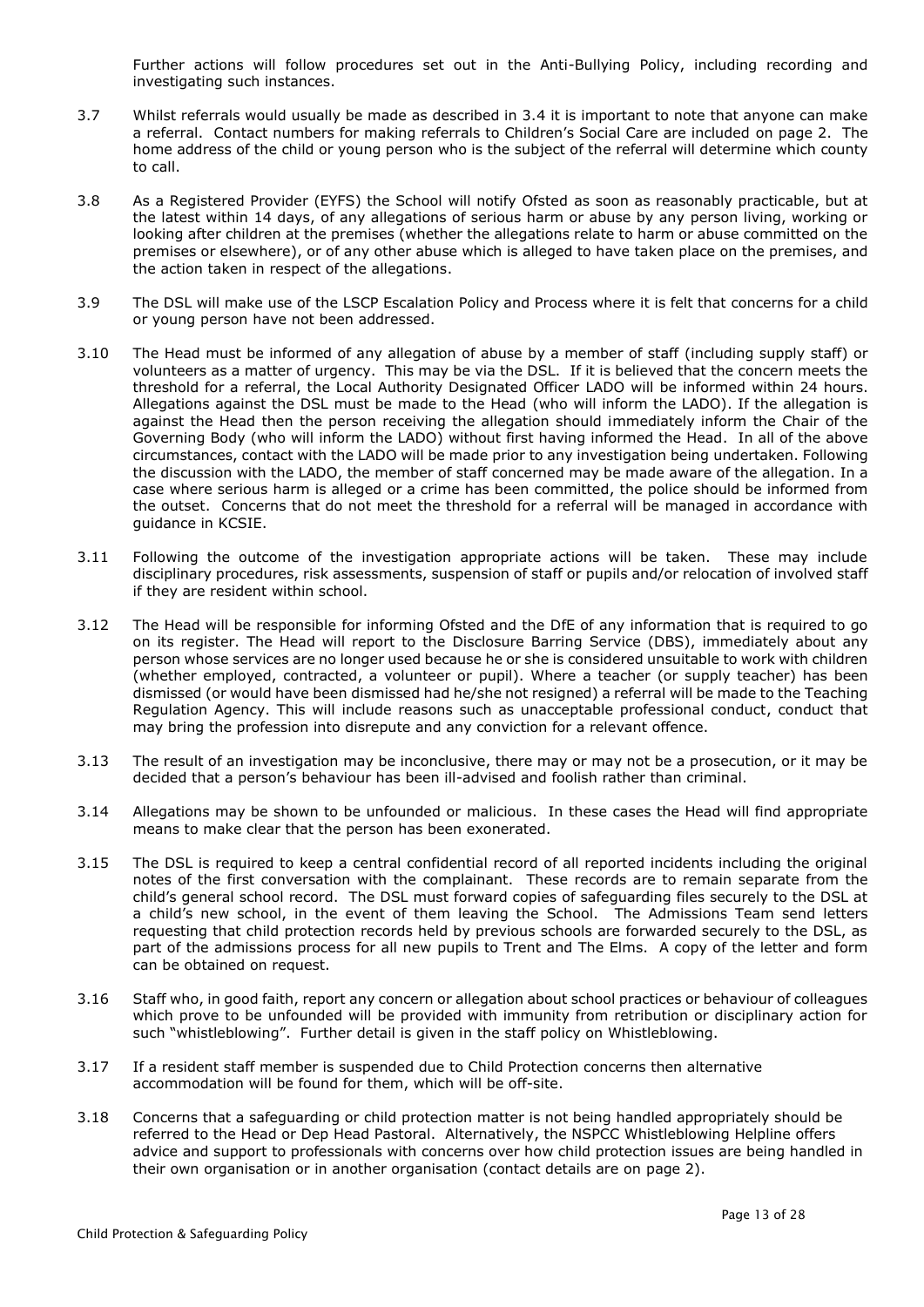#### **4 GOOD PRACTICE GUIDELINES (To be read in conjunction with the Staff Code of Conduct)**

4.1 The School requires all staff to maintain the highest professional standards in their work and relationships with children. The following recommendations provide a framework within which children should be safe from harm and adults protected from false allegations.

Be prepared for your colleagues to remind you if you forget one of these guidelines, and be prepared to help a colleague by advising them in return. The more trusting and open the relationships between staff, the safer our children and young people will be. However, if a colleague fails to amend inappropriate behaviour to meet the guidelines, colleagues should be prepared to report them in the interests of safeguarding children.

The Children Act stresses the importance of children being able to share their concerns with adults and being able to confide in them. All staff involved in the care of pupils (boarders especially) should strive to create a supportive and caring environment. The following list constitutes the School's recommended good practice guidelines:

- Treat children and young people with the respect and dignity befitting their age.
- Listen to what children and young people have to say.
- Watch your speech, tone of voice and body language.
- Control and discipline children without physical punishment.
- You must not permit abusive peer activities e.g. initiation ceremonies, ridiculing, bullying.
- Advise another member of staff if you need to see a child on his or her own for a lengthy period. Do not invite a child to your home alone. Invite a group and make sure someone else is around and aware where the children are. Avoid meetings after 11.00pm.
- When in a private meeting with a child, try to leave the door ajar and position furniture appropriately (table or desk between you and the child).
- Respect a child's privacy
- You must not scapegoat, ridicule or shun any child.
- You must not show favouritism to any one child.
- You must not allow children to involve you in excessive attention-seeking.
- You must not give lifts to children on their own except in exceptional and legitimate circumstances for the safety and wellbeing of the child. Regular arrangements must be disclosed [Line Manager] and must be discussed with the DSL.
- Avoid giving personal contact details to pupils.
- You must not share sleeping accommodation with children.
- Do not allow unknown adults access to children. Visitors should be accompanied by a known person.
- 4.2 Staff who are required to work on a one to one basis with pupils, such as instrumental teachers, should be particularly vigilant in considering how their actions may be perceived by a pupil. They should ensure that other staff are aware of when and where their lessons are to take place, and where possible, avoid setting lessons at a time when other staff will not be in the building. If this is unavoidable, the Deputy Head Pastoral must be informed of the time and location of the lessons in advance.
- 4.3 Within the EYFS setting, the use of personal mobile phones and other potential video recording equipment is not permitted by parents, visitors or staff whilst on the EYFS premises. A notice to parents to this effect is also displayed within The Elms Nursery. Elms staff who take photographs of children playing for the purpose of publicity and record keeping / assessment must use school cameras and ensure the photos are stored securely and available to all relevant staff.
- 4.4 Where there is evidence or an allegation of abuse by one or more pupils against another pupil it is noted that a bullying incident should be treated as a child protection concern when there is reasonable cause to suspect that a child is suffering, or is likely to suffer, significant harm (See Anti-Bullying Policy).

## **5 INAPPROPRIATE ADVANCES**

- 5.1 Children can sometimes make suggestive approaches to an adult. For whatever reason, they may act in an inappropriate manner. Sometimes, inappropriate physical contact can be made either intentionally or accidentally.
- 5.2 It is vital that members of staff take the responsibility to:
	- Tell the child that his or her language or behaviour is unacceptable.
	- Tell the DSL/Dep DSL about the incident, however, embarrassing this is.
	- Record the incident, indicating what was said and/or done. This is a necessary safeguard if accusations are made at a later stage.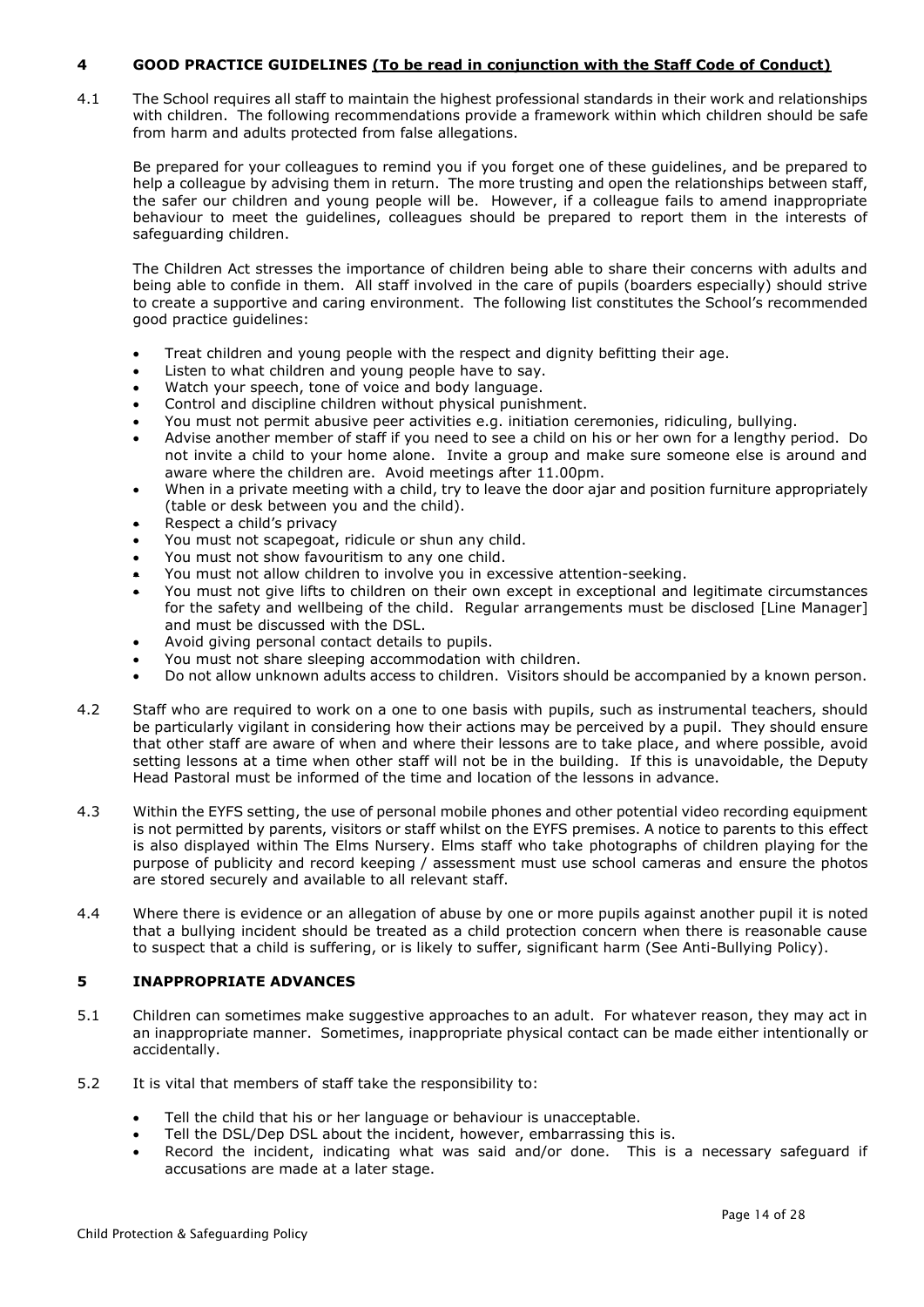The member of staff and the DSL/Dep DSL should decide on the appropriate course of action. It may be necessary for the DSL/Dep DSL and/or the member of staff to discuss the incident with the Head and/or to seek advice from Children's Social Care.

## **6 CONFIDENTIALITY**

- 6.1 The highest level of confidentiality should be maintained at all times in relationships with both adults and children. You should, however, make it clear that there are certain circumstances, if a child is suffering or is likely to suffer harm, when other people will need to be told so that the child can be protected & confidentiality cannot be promised.
- 6.2 It is important not to agree to blanket confidentiality in any discussion or counselling. If an allegation has been made against someone it is very important that as few people as possible know whilst the allegation is being investigated. This protects both the accuser and the accused.

#### **7 HEARING A CHILD ABUSE DISCLOSURE**

- 7.1 The School is committed to liaising with the statutory child protection agencies when dealing with allegations of abuse. Any allegation heard will be reported without delay to the DSL/Dep DSL or a CPO, who will follow appropriate procedures for hearing a child protection disclosure. However, any member of staff or volunteer may be in a position where a child wishes to disclose to them issues relating to abuse.
- 7.2 The following procedures must be adopted when hearing a child abuse disclosure:
	- Where appropriate the listener will take steps to protect the complainant from immediate harm e.g. by contacting the DSL/Dep DSL, CPO or the Head.
	- As soon as reasonably possible, preferably immediately after the conversation has taken place, the listener will make a hand written record of the conversation which must be forwarded to the DSL. Such a statement will include a note of the date and time and will be signed by the author. The content must be verified with the child to ensure it is an accurate account of the disclosure.
	- Do not give a guarantee of confidentiality. You have a duty to tell the appropriate people if you are told of incidents of abuse. Do explain that you will only tell those who have to know.
	- Do not ask leading questions. Limit any questioning to the minimum necessary to seek clarification only. Stick to questions of the type 'What is it you want to tell me?' don't ask questions like 'Why do you think this happened?'
	- If there is an allegation made against a member of staff or volunteer, it must be reported immediately in accordance with the procedures outlined in paragraph 3.10 of this policy.
	- Discuss with the DSL/Dep DSL or a CPO/Head whether steps need to be taken to protect the complainant.
	- **Do not carry out an investigation yourself.** Children's Social Care and police staff are specifically trained in appropriate procedures and you could damage or prejudice criminal proceedings by interviewing people yourself.
- 7.3 It is crucial never to assume that an accusation of abuse against someone you know well and whom you trust is bound to be wrong. Children and young people often tell their peers, rather than staff or other adults, about abuse. It is important to make sure that senior pupils (e.g. prefects and young people leading activities for others) as well as responsible adults are aware of these points.

#### **8 TRAINING**

- 8.1 DSL/Dep DSL and CPOs must retrain at least every two years, and are responsible for staying up to date with changes in legislation and best practice.
- 8.2 The DSL is responsible for ensuring that safeguarding training (including Prevent Duty training as recommended by the DDSCP) is delivered to new staff and volunteers as part of their induction.
- 8.3 The DSL is responsible for ensuring that refresher safeguarding training is delivered to all staff (including the Head) and volunteers at least annually.
- 8.4 The DSL is responsible for ensuring that all staff are trained to manage a report of child on child sexual violence and sexual harassment.
- 8.5 The DSL is responsible for delivering safeguarding training to the Trent College pupil body via the PSHE programme, peer mentoring and prefect training programmes.
- 8.6 The DSL is responsible for ensuring that pupils are taught to keep themselves safe online via PSHE, workshops and computer science lessons.
- 8.7 The PSHE programme is regularly adapted in order to help counter emerging safeguarding trends.
- 8.8 The school contributes to inter-agency working and the DSL works closely with the Derby & Derbyshire Safeguarding Children Partnership.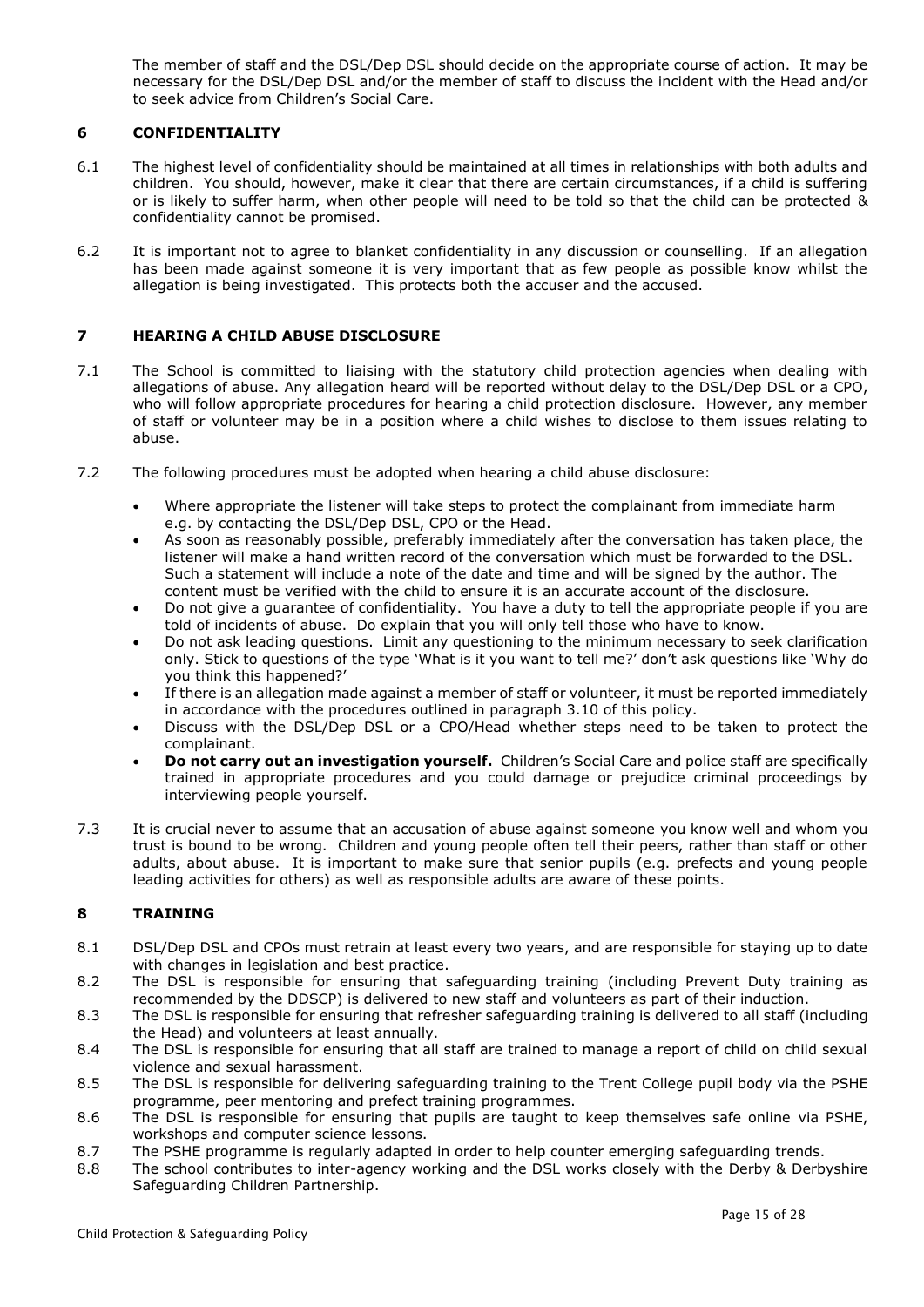- 8.9 ALL staff (including the Head), governors and volunteers in the School have read KCSIE (Part 1 and Annex B) or KCSIE Annex A (if they do not work directly with children), and What to do if you're worried a child is being abused – March 2015.
- 8.10 ALL staff (including the Head), governors and volunteers receive induction training, which includes familiarisation with the Code of Conduct (for staff); the Whistleblowing Policy; KCSIE (Part 1 and Annex B; What to do if you're worried a child is being abused – March 2015; E-safety Policy; Acceptable use of Technology Policy; and the Child Protection & Safeguarding Policy; Safeguarding response to children who go missing from education; Rewards and Sanctions Policy (pupil behaviour policy).
- 8.11 Pupils are provided with age appropriate relationship, sex and health education through the PSHE programme, in accordance with DfE Statutory guidance: relationships education, relationship and sex education (RSE) and health education.

#### **9 SAFER RECRUITMENT PROCEDURES**

The School operates safer recruitment procedures as outlined in the Safer Recruitment Policy. All new employees are subject to a Disclosure and Barring Service check at the Enhanced Disclosure level and EEA checks. The same level of pre-employment check is also carried out on any family members over the age of 16 if the prospective employee's employment requires them to be resident within the school campus. Similarly all qualifying volunteers including Governors, and contractors, such as bus drivers, who are likely to come into contact with pupils are checked at the same level. In order to verify the validity of written references, the school will make direct contact with a referee to ensure the written reference is genuine.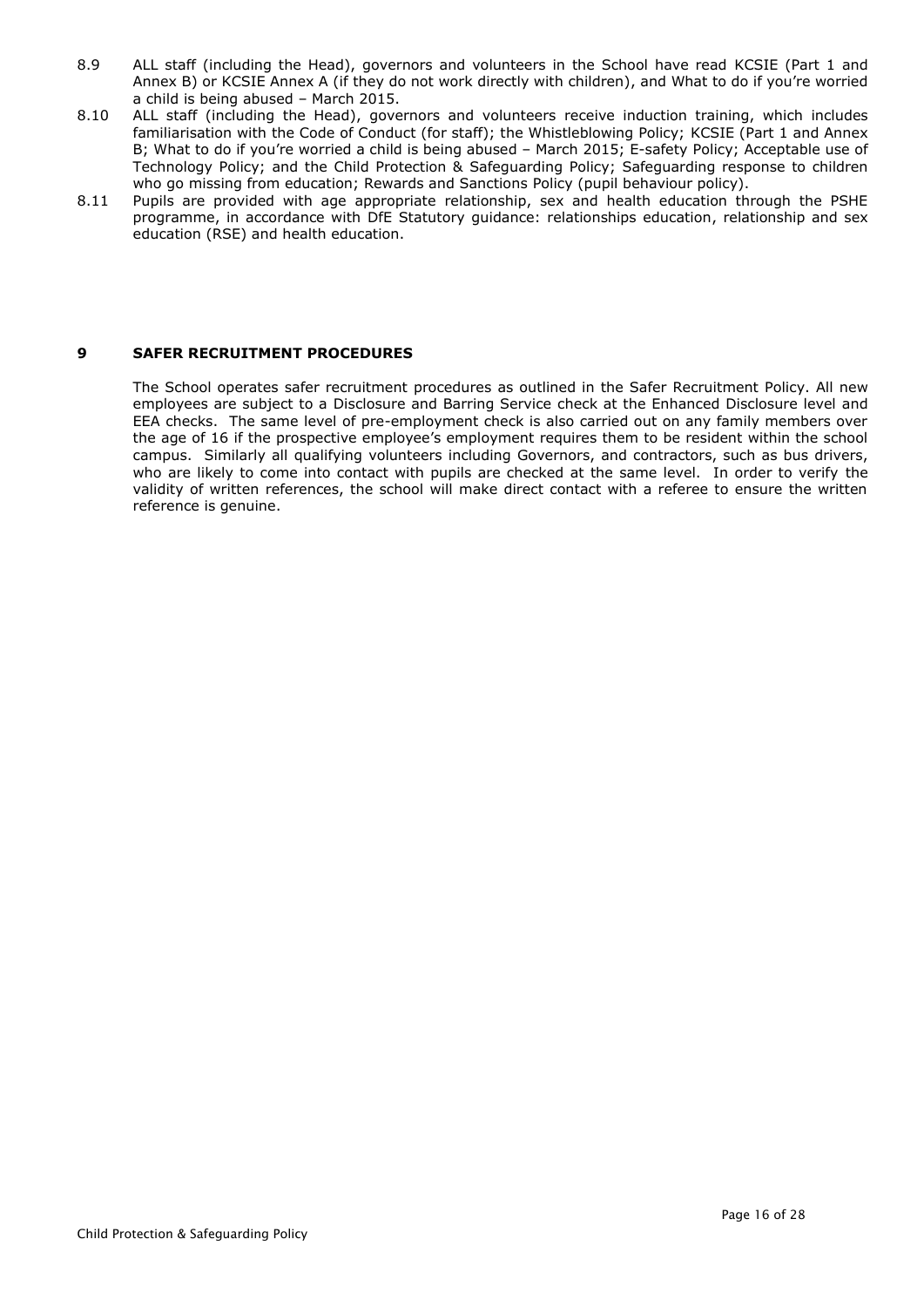# **Appendix 1: Actions where there are concerns about a child**



circumstances under review (involving the designated safeguarding lead (or deputies) as required), and rerefer if appropriate, to ensure the child's circumstances improve – the child's best interests must always come first.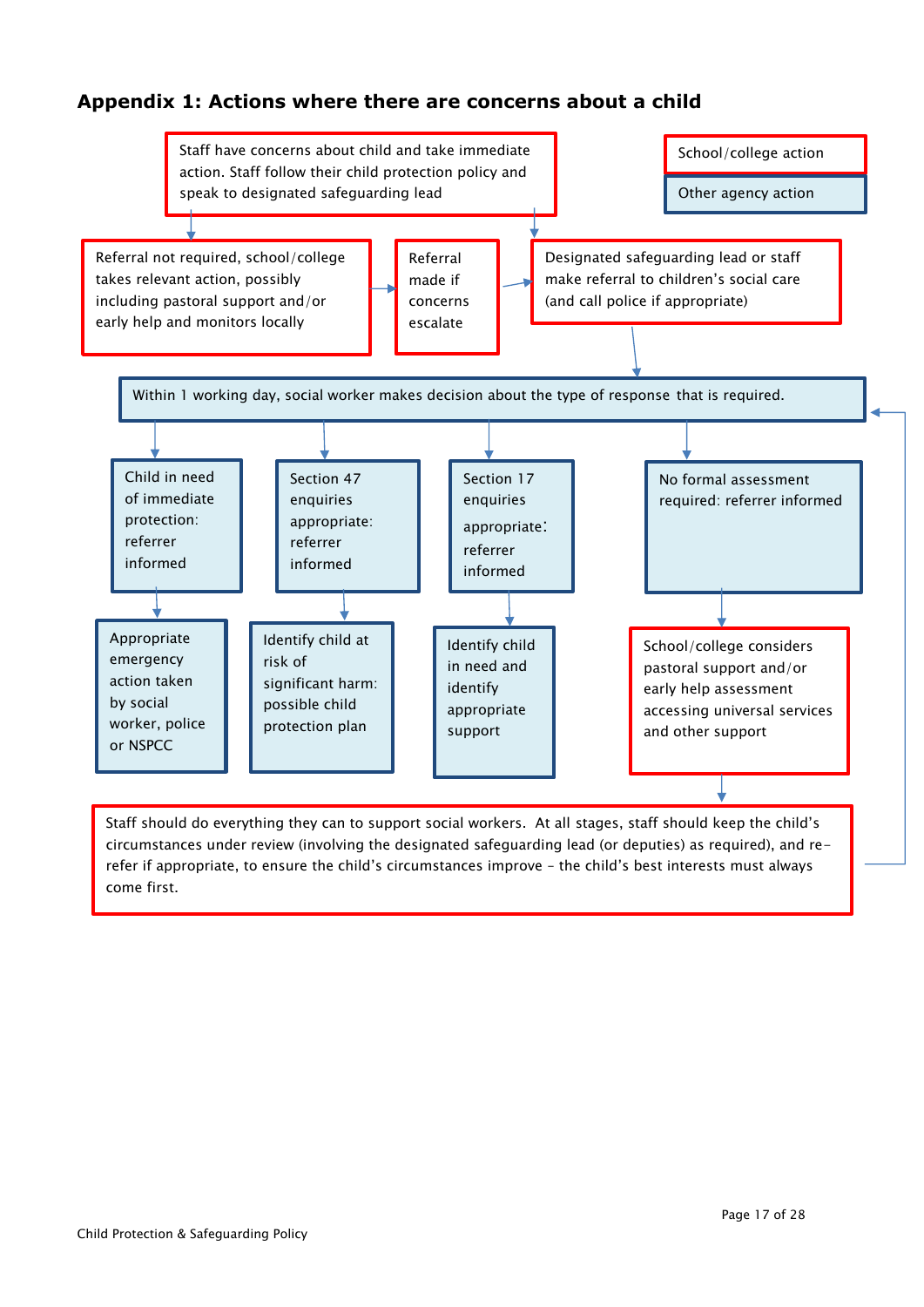# **Appendix 2: Private Fostering**

The section should be read with reference to Derbyshire Safeguarding guidelines:

https://www.derbyshire.gov.uk/social-health/children-and-families/adoption-andfostering/fostering/becomefoster-carer/types-fostering/private-fostering/privatefostering.aspx including "How to Identify a Privately Fostered Child"

Under the Children Act, 1989, Local Authorities have a duty to make sure that any Private Fostering arrangements that a child or young person lives in, provide for the child's or young person's needs and safeguard his or her welfare. Schools have a duty to inform Local Authorities of any Private Fostering arrangements that their pupils do or will live in. Trent College and The Elms will ensure all staff, governors and volunteers in the school are aware of this duty. If a member of staff, governor or volunteer becomes aware that a child or young person may be living in a Private Foster arrangement, it is the responsibility of that person to report this to the Designated Safeguarding Lead who will seek advice from Children's Social Care as to whether the child or young person is a privately fostered child under the regulations.

All staff, volunteers and governors have a responsibility for the following:

• to ask parents/carers questions around their relationship with the child or young person if this is unclear, confusing or concerning.

• to follow up any discussion with a child or young person about their living arrangement which is unclear, confusing or concerning.

• to have robust consent/trips/outings letters which clearly define the child's relationship to the adult giving consent

If a child or young person is living in a Private Fostering arrangement:

• to work with the Local Authority to ensure the child's or young person's needs are being met, to monitor and report to ensure the safety and welfare of that child or young person whilst been privately fostered.

• to assist with advising and supporting the carer to undertake their duties whist the child or young person is living in such an arrangement.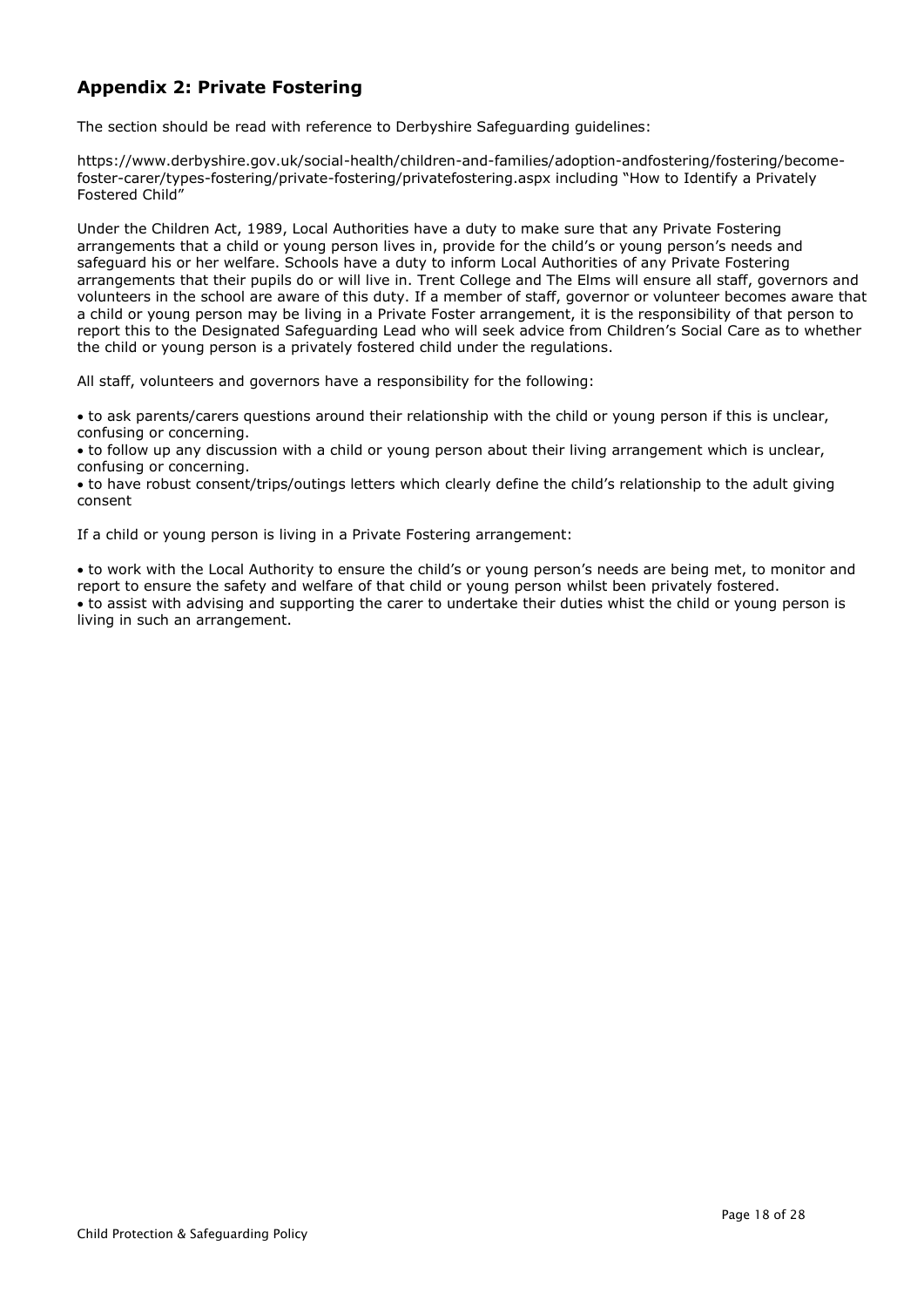# **Covid-19: Child Protection & Safeguarding Policy Addendum – Applicable during lockdowns**

| <b>Date of Policy:</b>     | September 2021                                                     |  |  |
|----------------------------|--------------------------------------------------------------------|--|--|
| <b>Policy Approved By:</b> | <b>Child Protection Welfare &amp; Boarding Committee [October]</b> |  |  |
|                            | Ratified at the Michaelmas Term Full Board Meeting                 |  |  |
| <b>Policy Owner:</b>       | <b>Head &amp; Deputy Head (Pastoral)</b>                           |  |  |
| <b>Next Policy Review</b>  | <b>Trinity Term</b>                                                |  |  |
| <b>Review Frequency</b>    | Monthly                                                            |  |  |
| Lifespan:                  | This addendum applies for the duration of the special measures in  |  |  |
|                            | place in response to the Covid-19 outbreak.                        |  |  |
| <b>Previous Versions:</b>  | January 2021                                                       |  |  |
| Governor<br>Committee(s):  | <b>Child Protection Welfare &amp; Boarding Committee</b>           |  |  |

# **1. Scope and definitions**

This addendum applies during the period of school closure due to COVID-19, and reflects updated advice from local safeguarding partners.

It sets out changes to our normal child protection policy in light of the Department for Education's guidance [Coronavirus: safeguarding in schools, colleges and other providers,](https://www.gov.uk/government/publications/covid-19-safeguarding-in-schools-colleges-and-other-providers) and should be read in conjunction with that policy.

Unless covered here, our normal child protection policy continues to apply.

The Department for Education's (DfE's) definition of 'vulnerable children' includes those who:

- Have a social worker, including children:
- are assessed as being in need under section 17 of the Children Act 1989, including children and young people who have a child in need plan, a child protection plan or who are a looked-after child
- have an education, health and care (EHC) plan
- have been identified as otherwise vulnerable by educational providers or local authorities (including children's social care services), and who could therefore benefit from continued fulltime attendance, this might include:
- children and young people on the edge of receiving support from children's social care services or in the process of being referred to children's services
- adopted children or children on a special guardianship order
- those at risk of becoming NEET ('not in employment, education or training')
- those living in temporary accommodation
- those who are young carers
- those who may have difficulty engaging with remote education at home (for example due to a lack of devices or quiet space to study)
- care leavers
- others at the provider and local authority's discretion including pupils and students who need to attend to receive support or manage risks to their mental health

•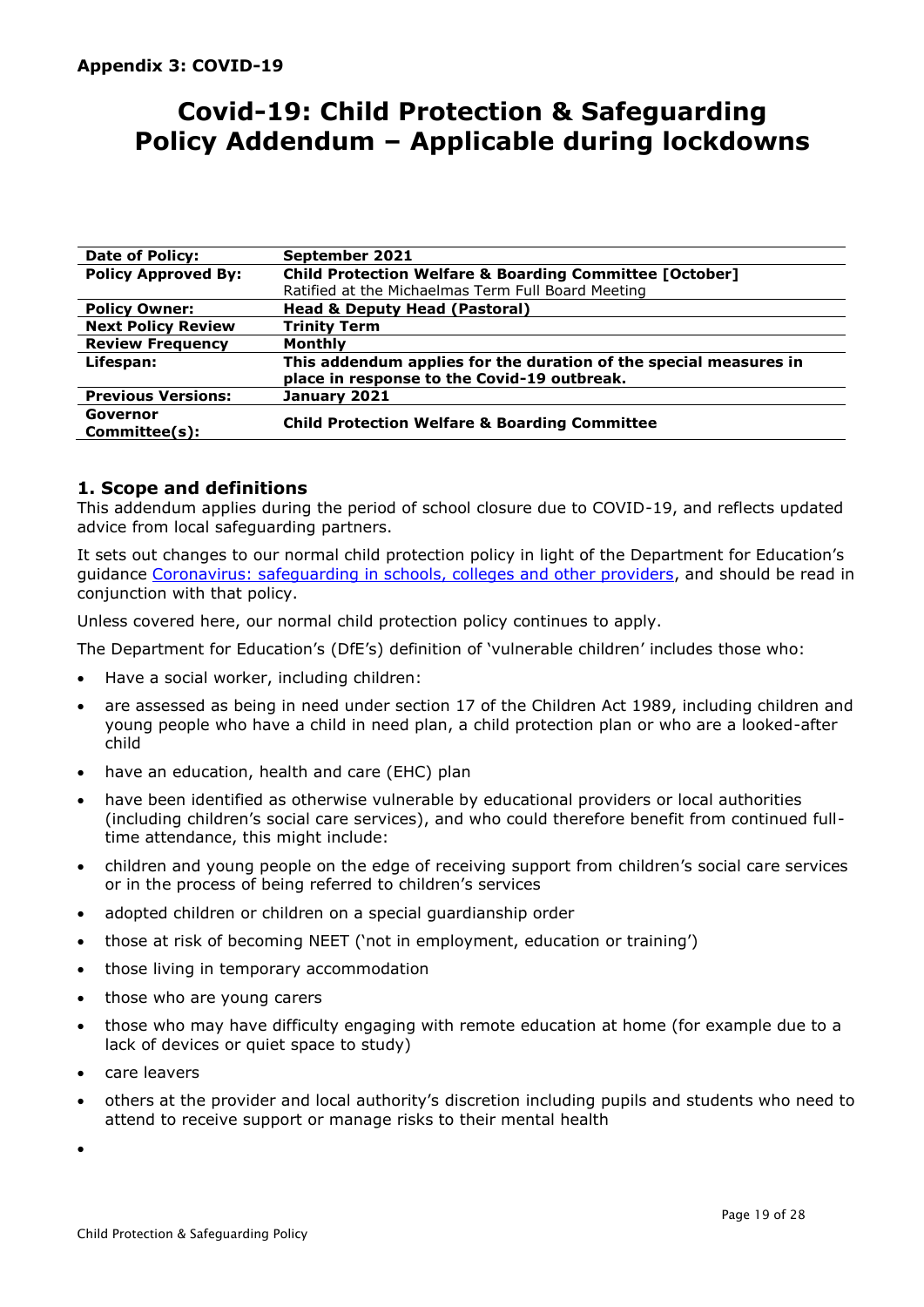# **2. Core safeguarding principles**

We will still have regard to the statutory safeguarding guidance, KCSIE

Although we are operating in a different way to normal, we are still following these important safeguarding principles:

- The best interests of children must come first
- If anyone has a safeguarding concern about any child, they will act on it immediately
- A designated safeguarding lead (DSL) or deputy will be available at all times (see section 4 for details of our arrangements)
- It's essential that unsuitable people don't enter the school workforce or gain access to children
- Children will continue to be protected when they are online

# **3. Reporting concerns**

All staff and volunteers must continue to act on any concerns they have about a child immediately. It is still vitally important to do this.

# **Revised Reporting Arrangements**

- Call either the DSL or Deputy DSL (Contact details are on the Aide Memoire provided to all staff)
- Do not rely on leaving a message or emails for urgent concerns. Please ensure that you speak to a member of the team.
- Record your concern in MyConcern

As a reminder, all staff will continue to work with and support children's social workers, where they have one, to help protect vulnerable children.

# **4. Safeguarding Duty Team Arrangements**

There will always be a trained DSL or deputy DSL contactable or on site.

We will keep all school staff and volunteers informed of any changes to the reporting arrangements by email.

We will ensure that DSLs (and deputies), wherever their location, know who the most vulnerable children in our school are.

The Heads of Trent and The Elms and the Deputy Head ((Pastoral) Trent) will remain resident on site throughout the period of closure to provide safeguarding support if required but the DSL remains the principal point of contact.

At present, mobile numbers are the best route to making direct contact.

|                                                     | <b>Designated Safeguarding Lead (including EYFS)</b> |                           |                              |  |
|-----------------------------------------------------|------------------------------------------------------|---------------------------|------------------------------|--|
| Justine Rimington                                   |                                                      |                           | 0115 9836981 07919 031557    |  |
|                                                     | <b>Deputy Designated Safeguarding Leads</b>          |                           |                              |  |
|                                                     | Trent: Jeremy Hallows                                |                           | 0115 9836985 07751 491400    |  |
|                                                     | Trent: Zoe Hawkins                                   | 0115 9836965 07931 326851 |                              |  |
|                                                     | Elms: Lucy Deller                                    |                           | 0115 9837015 07798 918686    |  |
|                                                     | Elms: Lucy Savage KS1 & EYFS                         | 0115 9837016              |                              |  |
|                                                     | <b>Child Protection Officers</b>                     |                           |                              |  |
|                                                     | Elms: Liz Barclay                                    | 0115 9837008              |                              |  |
|                                                     | Elms: Hannah Longmuir (Nursery)                      | 0115 9837014              |                              |  |
|                                                     | Elms: Sarah Shakespeare (pre-school)                 | 0115 9837031              |                              |  |
|                                                     | Elms: Steven Young (KS2)                             |                           | 0115 8494942 (via Reception) |  |
| <b>Designated Teacher for Looked After Children</b> |                                                      |                           |                              |  |
|                                                     | Trent: Jeremy Hallows                                | 0115 9836895              |                              |  |

Page 20 of 28 Full contact details for local services are contained in the Child Protection and Safeguarding Policy.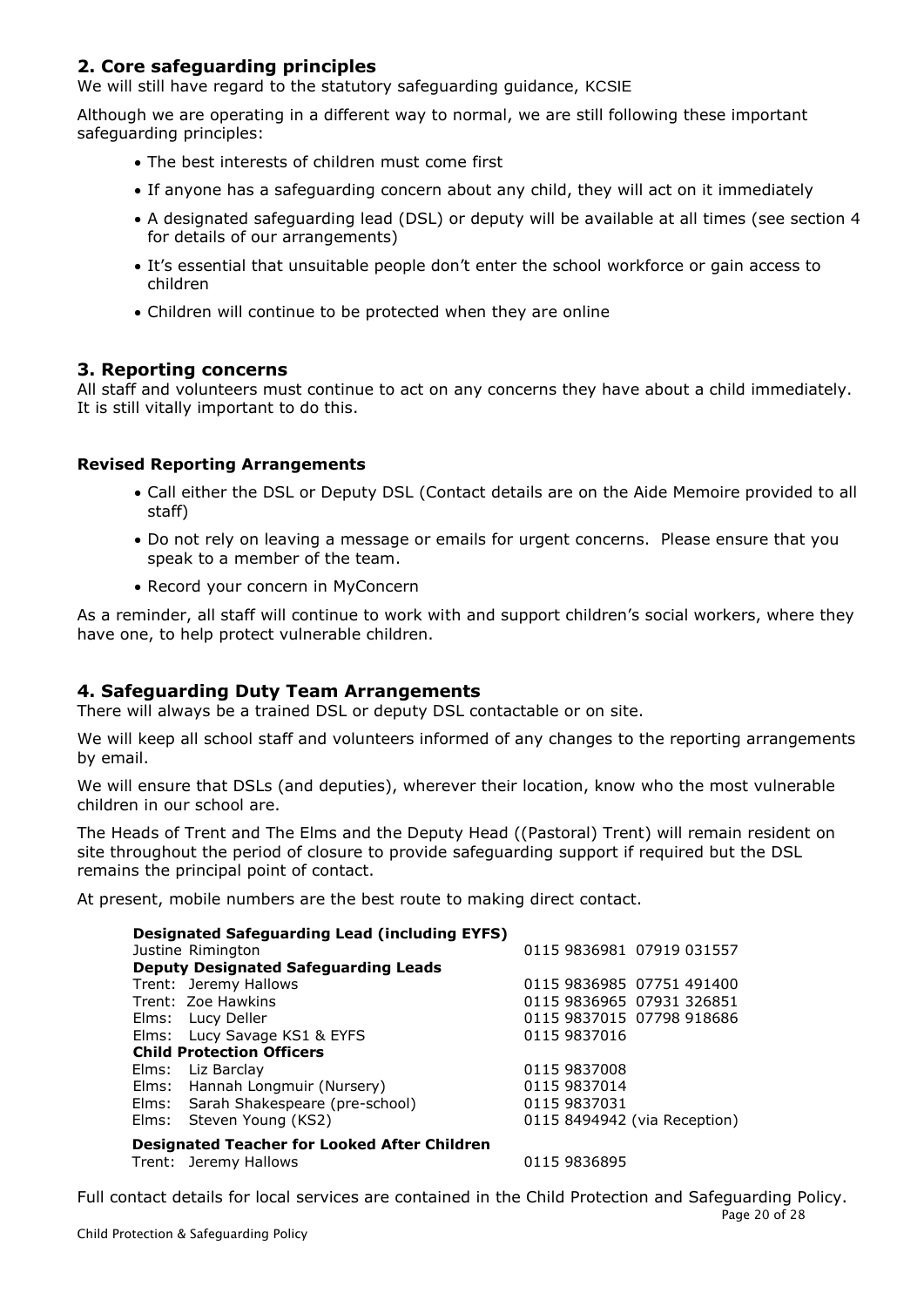These arrangements will help to ensure that we are able to:

- Identify and care for the most vulnerable children in school
- Update and manage access to child protection files, where necessary

Liaise with children's social workers where they need access to children in need and/or to carry out statutory assessments

# **5. Working with other agencies**

We will continue to work with children's social care, and with virtual school heads for looked-after and previously looked-after children.

We will continue to update this addendum where necessary, to reflect any updated guidance from:

- Our local safeguarding partners
- The local authority about children with education, health and care (EHC) plans, the local authority designated officer and children's social care, reporting mechanisms, referral thresholds and children in need

## **6. Monitoring attendance**

As most children will not be attending school during this period of school closure, we will not be completing our usual attendance registers or following our usual procedures to follow up on non-attendance. Pupils will be registered once each day by their tutor (Trent) and class teacher (The Elms). This will be

recorded in ISAMs. There will be follow up on pupils who have not been accounted for by contacting home on the same day whenever possible and within 24 hours at the latest.

Where any child we expect to attend school during the closure doesn't attend or stops attending. In these cases, we will:

- Follow up on their absence with their parents or carers, by calling parents and other key contacts until we have confirmed the whereabouts of the child.
- Notify their social worker, where they have one

We are using the Department for Education's daily online attendance form to keep an accurate record of who is attending school.

#### **7. Peer-on-peer abuse**

We will continue to follow the principles set out in KCSIE when managing reports and supporting victims of peer-on-peer abuse.

Staff should continue to act on any concerns they have immediately.

## **8. Concerns about a staff member or volunteer**

We will continue to follow the principles set out in part 4 of KCSIE

Staff will continue to act on any concerns they have immediately.

We will continue to refer adults who have harmed or pose a risk of harm to a child or vulnerable adults to the Disclosure and Barring Service (DBS).

We will continue to refer potential cases of teacher misconduct to the Teaching Regulation Agency. We will do this using the email address [Misconduct.Teacher@education.gov.uk](mailto:Misconduct.Teacher@education.gov.uk) for the duration of the COVID-19 period, in line with government guidance.

We will continue to consult with the Local Area Designated Officer prior to investigating allegations of abuse made against staff or adult volunteers, in accordance with section 3.10 of our Child Protection and Safeguarding Policy.

## **9. Support for children who aren't 'vulnerable' but where we have concerns**

We have the option to offer places in school to children who don't meet the Department for Education's definition of 'vulnerable', but who we have safeguarding concerns about. We will work with parents/carers to do this.

If these children will not be attending school, we will put a contact plan in place, as explained in section 10.1 below.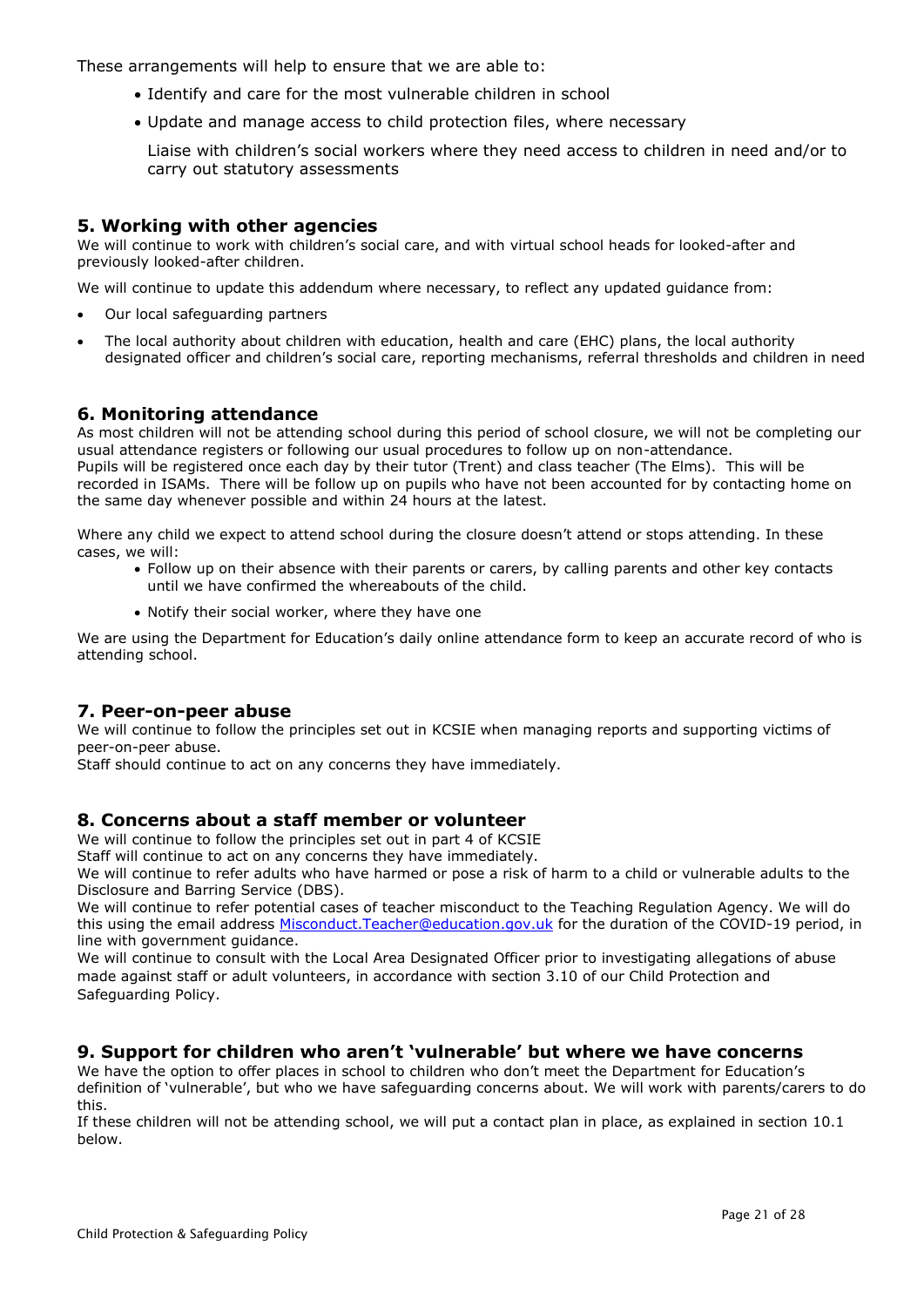# **10. Safeguarding for children not attending school**

#### **10.1 Contact plans**

We have contact plans for children with a social worker and children who we have safeguarding concerns about, for circumstances where:

- They won't be attending school (for example where the school, parent/carer and social worker, if relevant, have decided together that this wouldn't be in the child's best interests); or
	- o They would usually attend but have to self-isolate
- These plans set out:
	- o How often the school will make contact
	- o Which staff member(s) will make contact
	- o How they will make contact

We have agreed these plans with children's social care where relevant and will review them.

If we can't make contact, we will agree the appropriate course of action with Children's Services.

# **10.2 Safeguarding all children**

Staff and volunteers are aware that this difficult time potentially puts all children at greater risk. Staff and volunteers will continue to be alert to any signs of abuse, or effects on pupils' mental health that are also safeguarding concerns, and act on concerns immediately. In particular, children are likely to be spending more time online (see section 11 below).

# **11. Online safety**

# **11.1 In school**

We will continue to have appropriate filtering and monitoring systems in place in school.

If IT staff are unavailable, our contingency plan would make use of the following external companies with who we have standing support contracts.

Network Infrastructure including connectivity, Wi-Fi, Firewall and filtering services – Khipu Networks Ltd (Contact John-Ryan Smith, [john-ryan.smith@khipu-networks.com,](mailto:john-ryan.smith@khipu-networks.com) +44 (0)345 2720900)

Microsoft Infrastructure & Cloud Services – DMSystem.co.uk (Contact Gavin Clucas, [GavinClucas@dmsystem.co.uk,](mailto:GavinClucas@dmsystem.co.uk) 01322 420146)

In addition to the above contracts covering a broad cross section of IT support our key database system and learning platform are hosted with cloud providers who support them accordingly.

School Management Information System – iSAMS (+44 (0) 1604 659 115)

School Learning Platform – Firefly (+44 (0) 20 7112 9362)

The IT Services department maintain a list of additional companies that could be engaged on an ad-hoc basis should further provision be required.

# **11.2 Outside school**

Where staff are interacting with children online, they will continue to follow our Staff Code of Conduct, Rewards & Sanctions Policy, Behaviour Policy and IT policies.

Guidance has been given to staff regarding the developing use of technology for the delivery of education during the closure of the school. All staff should adopt a safety first approach and ensure that they have taken appropriate advice from their line manager on safe working practice.

Staff will continue to be alert to signs that a child may be at risk of harm online, and act on any concerns immediately, following our reporting procedures as set out in section 3 of this addendum.

We will make sure children know how to report any concerns they have back to our school, and signpost them to other sources of support too. [See Appendix 1 for Guidance]

# **11.3 Working with parents and carers**

We will make sure parents and carers: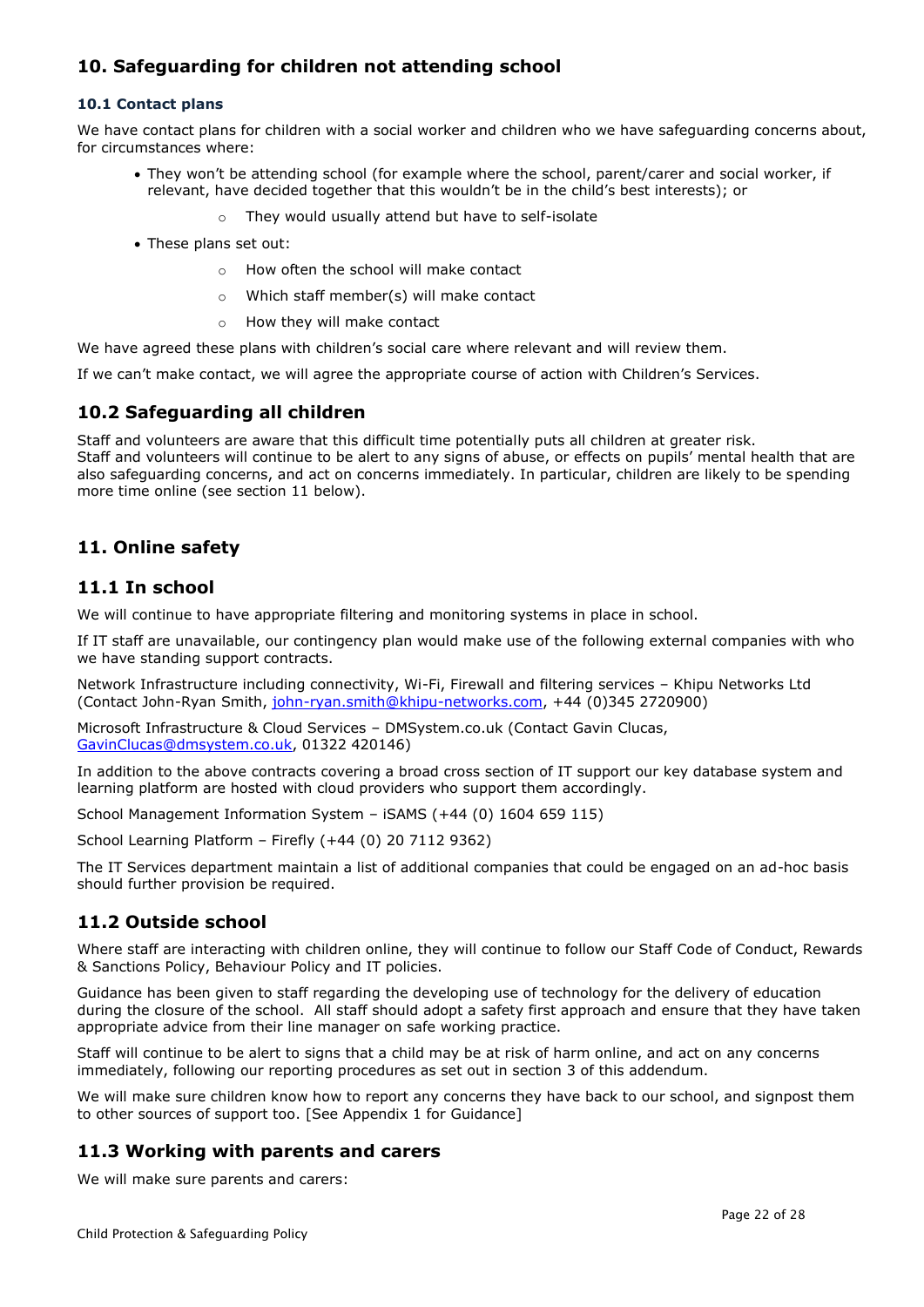- Are aware of the potential risks to children online and the importance of staying safe online
- Know what our school is asking children to do online, including what sites they will be using and who they will be interacting with from our school
- Know where else they can go for support to keep their children safe online

# **12. Mental health**

We will continue to offer our current support for pupil mental health for all pupils.

The Tutor will be the first point of contact with children and has an enhanced role in monitoring the welfare and mental health of each child under their care.

The welfare support staff across the school remains fully active and will provide support, advice and intervention when required.

The PSHE programme will be adapted to ensure that pupils are fully supported in adapting to the new learning model. We will also signpost all pupils, parents and staff to other resources to support good mental health at this time.

When setting expectations for pupils learning remotely and not attending school, teachers will bear in mind the potential impact of the current situation on both children's and adults' mental health.

13. Staff recruitment, training and induction

# **13.1 Recruiting new staff and volunteers**

We continue to recognise the importance of robust safer recruitment procedures, so that adults and volunteers who work in our school are safe to work with children.

We will continue to follow our safer recruitment procedures, and part 3 of KCSIE.

In urgent cases, when validating proof of identity documents to apply for a DBS check, we will initially accept verification of scanned documents via online video link, rather than being in physical possession of the original documents. This approach is in line with revised guidance from the DBS.

New staff must still present the original documents when they first attend work at our school.

We will continue to do our usual checks on new volunteers and conduct risk assessments to decide whether volunteers who aren't in regulated activity should have an enhanced DBS check, in accordance with guidance contained in part 3 of KCSIE

# **13.2 Staff 'on loan' from other schools**

There are no plans to take staff on loan from other schools. However, if required, we will assess the risks of staff 'on loan' working in our school and seek assurance from the 'loaning' school that staff have had the appropriate checks.

We will also use the DBS Update Service, where these staff have signed up to it, to check for any new information.

# **13.3 Safeguarding induction and training**

We will make sure staff and volunteers are aware of changes to our procedures and local arrangements. New staff and volunteers will continue to receive:

- A safeguarding induction
- A copy of our children protection policy (and this addendum)
- KCSIE Part 1 and Annex B
- We will decide on a case-by-case basis what level of safeguarding induction staff 'on loan' need. In most cases, this will be:
- A copy of our child protection policy and this addendum
- Confirmation of local processes
- Confirmation of DSL arrangements

## **13.4 Keeping records of who's on site**

We will keep a record of which staff and volunteers are on site each day, and that appropriate checks have been carried out for them. We will continue to keep our single central record up to date.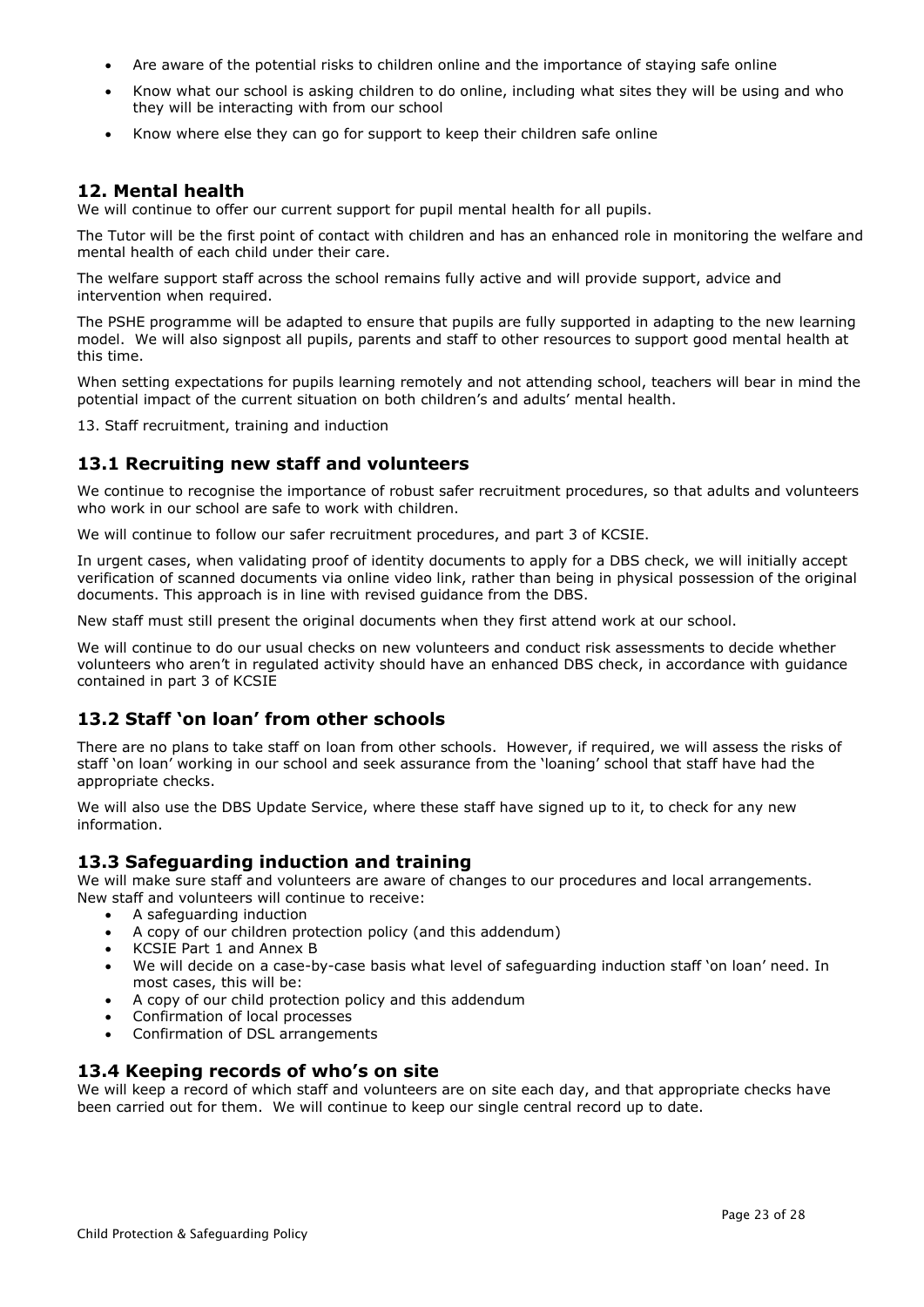# **14. Children attending other settings**

Where children are temporarily required to attend another setting, we will make sure the receiving school is provided with any relevant welfare and child protection information.

Wherever possible, our DSL (or deputy) and/or special educational needs co-ordinator (SENCO) will share, as applicable:

- The reason(s) why the child is considered vulnerable and any arrangements in place to support them
- The child's EHC plan, child in need plan, child protection plan or personal education plan
- Details of the child's social worker
- Details of the virtual school head

We will share this information before the child arrives as far as is possible, and otherwise as soon as possible afterwards.

# **15. Monitoring arrangements**

This policy will be reviewed on a monthly basis or as guidance is updated. The contents shall be agreed by the Board of Governors.

# **16. Related Links and Resources**

A range of documents have already been highlighted to staff through the current Child Protection and Safeguarding Policy. In addition to these, staff should make themselves aware of:

- [Internet matters](https://www.internetmatters.org/?gclid=EAIaIQobChMIktuA5LWK2wIVRYXVCh2afg2aEAAYASAAEgIJ5vD_BwE) for support for parents and carers to keep their children safe online
- [London Grid for Learning](http://www.lgfl.net/online-safety/) for support for parents and carers to keep their children safe online
- [Net-aware](https://www.net-aware.org.uk/) for support for parents and careers from the NSPCC
- [Parent info](https://parentinfo.org/) for support for parents and carers to keep their children safe online
- [Thinkuknow](http://www.thinkuknow.co.uk/) for advice from the National Crime Agency to stay safe online
- [UK Safer Internet Centre](https://www.saferinternet.org.uk/advice-centre/parents-and-carers) advice for parents and carers
- [Childline](https://www.childline.org.uk/?utm_source=google&utm_medium=cpc&utm_campaign=UK_GO_S_B_BND_Grant_Childline_Information&utm_term=role_of_childline&gclsrc=aw.ds&&gclid=EAIaIQobChMIlfLRh-ez6AIVRrDtCh1N9QR2EAAYASAAEgLc-vD_BwE&gclsrc=aw.ds) for support
- [UK Safer Internet Centre](https://reportharmfulcontent.com/) to report and remove harmful online content
- [CEOP](https://www.ceop.police.uk/safety-centre/) for advice on making a report about online abuse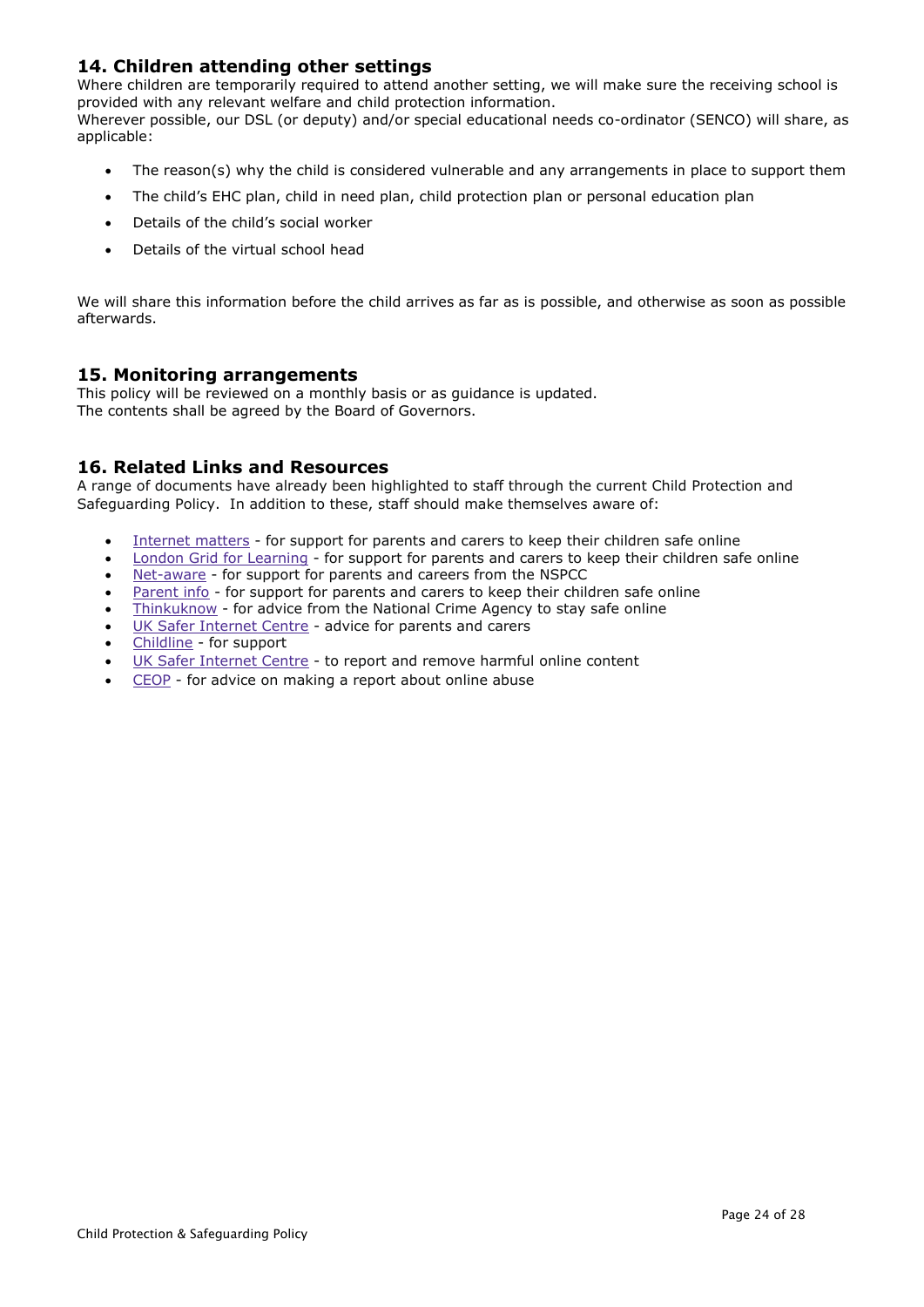# **Appendix 1: Interim Guidance Issued to Trent and Elms Teaching Staff**

#### **Online Teaching: Behaviour, Welfare and Safeguarding**

This advice has been written in light of the rapid shift from classroom/campus provision to online teaching. We have strong and established norms in the day to day life of the school which we must establish in the work that we do with the pupils online. This first draft is provided to ensure that contact with pupils feels natural and remains safe. No colleague is expected to operate outside the limit of their capability or without specific training if it is required. All colleagues are entitled to develop their own model of delivery at their own pace in the context of school expectation.

#### **Related Policies**

Staff Code of Conduct; Child Protection and Safeguarding Policy; Rewards & Sanctions Policy

**Aim: To achieve the successful transfer of established norms and expectations into the new working model.**

- Our duty of care and reporting obligations are unchanged
- The Safeguarding Team is well established and well known to all staff. They are always available via mobile numbers and email. (See Aide Memoire for details).
- We retain high expectations of pupils
- Our safeguarding duties remain unchanged
- The same pastoral practitioners are in place to support all pupils and staff
- If at all concerned for the safety of a child, report immediately in accordance with the Child Protection Policy.
- Classroom management will be very different in the online domain
- All staff are familiar with safeguarding issues and how to report them.

**Risks to staff:** Working and communicating with pupils online, **especially** with the use of video communications, increases the potential for things to go wrong.

Before using Teams, and when video conferencing, staff must make the following ground rules clear to pupils:

- The usual expectations of good behaviour (See Rewards & Sanctions Policy) continue to apply
- Everyone has a right to contribute and be listened to
- Pupils must do all they can to allow others to focus on their work
- The usual level of formality should be observed
	- o All participants must be properly dressed. Smart casual dress is acceptable for all involved.
	- $\circ$  All participants must be in an appropriate location (many pupils have study bedrooms and so a bedroom location is not prohibited but only from a desk)
	- o Only heads and shoulders should be in view
	- o Privacy should be respected and promoted.
	- o Staff must not initiate or allow discussion of the personal setting for any video dialogue
- Pupils are not allowed to record any footage without permission. Disciplinary consequences are likely for pupils who break this rule.
- Staff can and should use recording in Microsoft Teams but this must remain stored on school servers (Stream) [Recording of video conferencing is a good way of promoting good behaviour from the pupils]
- Staff should keep a note of attendees, non-attendees and late arrivals/early departures
- Staff must be cautious regarding how **any** 1 to 1 provision is delivered. This means that it should be risk assessed, and, if necessary, discussed with a line manager.
- All sessions should be well structured and have a clear agenda.
- It is preferable for interactions to take place in a setting where they can be overheard by others (Parents of pupils/colleagues).
- Staff should ensure that pupils understand that the school is entitled to extend its disciplinary measures to behaviour outside of school
- Good behaviour should be recorded as readily as shortcomings are referred in line with the Rewards and Sanctions policy.

The Elms have shared with all pupils and parents an Acceptable use of Technology agreement (Appendix 2)

#### **Pupil Behaviour**

The presence of others has a powerful effect on behaviour. When a pupil is alone but connected to the teaching group, you are likely to see different behaviour from them. Mostly to the good but there is a risk that you will see worse behaviour than usual**.** Pupils could develop attachments or infatuations. Virtual communications are stripped of nuance and can be easily misinterpreted. Recording the lesson will protect you from this risk.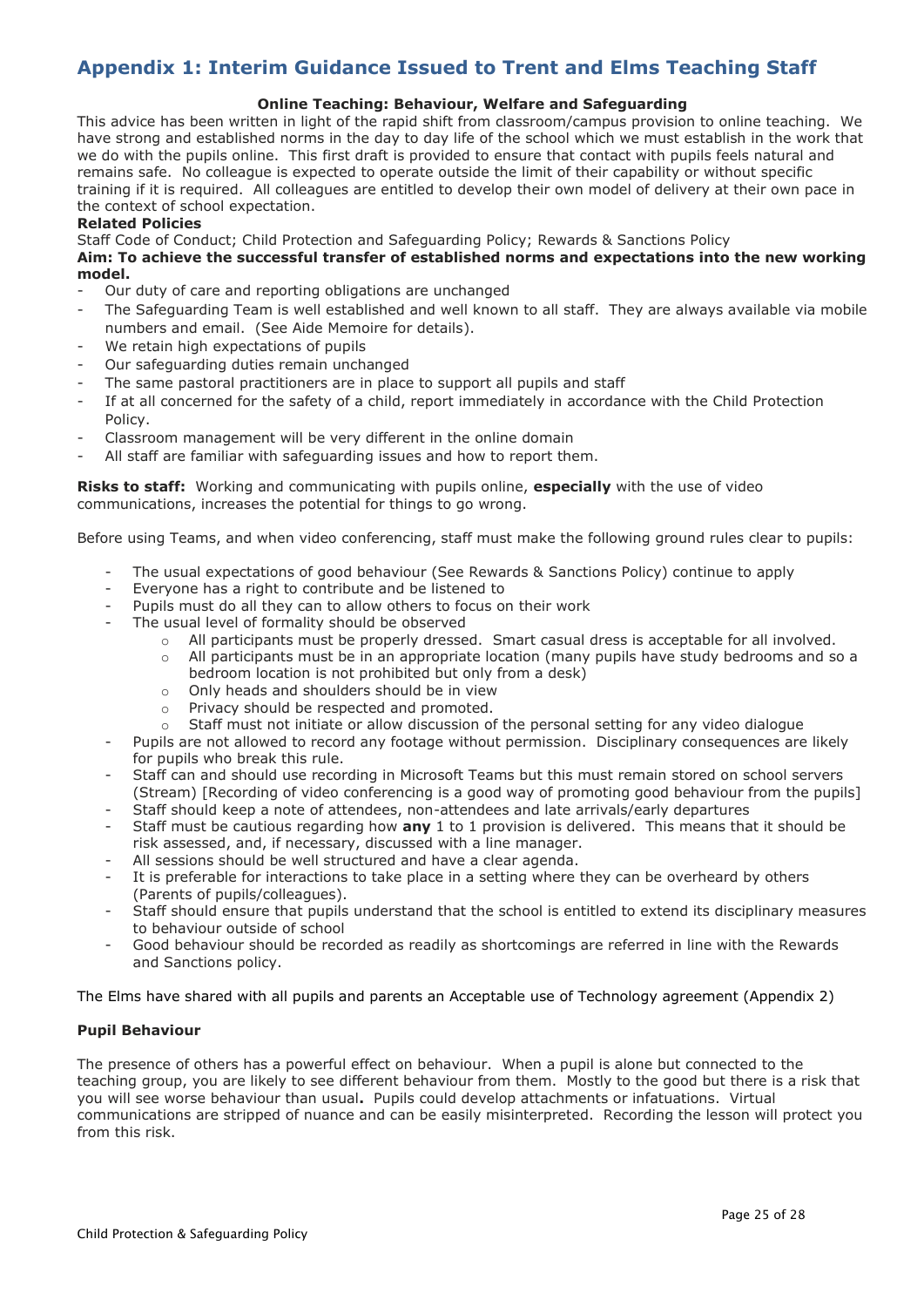If you have any concerns or if something happens in a lesson that causes concern, please ensure that you report it immediately to DH(P) and DSL. If you believe that your actions could be called into question or misinterpreted, ensure that this is reported immediately.

The teacher must retain control over all sessions. Pupils who misbehave may be blocked temporarily from the meeting online. Any follow up is better done in writing via email rather than as a 1 to 1 exchange over video.

When you choose to record a session, it is made clear to all participants. Use this function as a way of shaping and norming the behaviour of the pupils. They will take fewer risks if they know there is a recording (like having a lesson observer).

The pupils will take time to adapt to the new way of working but in doing so they will find new ways to stretch the boundaries. Be wary of them communicating via their phones whilst online with you.

*This advice will continue to evolve as we learn from the collective experience. Please let JMH or LACD know of any areas that haven't been covered in the above and it will be adapted to do so.*

#### **Safeguarding: Identifying, Monitoring & Reporting**

All colleagues must consider how the level of risk to each child has changed in the following areas:

- Young carers
- Grooming/CSE
- **Sexting**
- Domestic Violence; Physical abuse; Sexual abuse; Emotional abuse; Neglect
- **Anxiety**
- Suicidal thoughts
- Self-harm
- Eating disorders
- **Cyberbullying**
- Drug/alcohol abuse
- Mental ill-health

The potential for and impact of most types of safeguarding concerns are increased while pupils are spending extended periods away from school.

*Impact: Remote teaching will remove a good number of the signals that a pupil is at risk that we would detect in our routine interactions. Be alert and report.*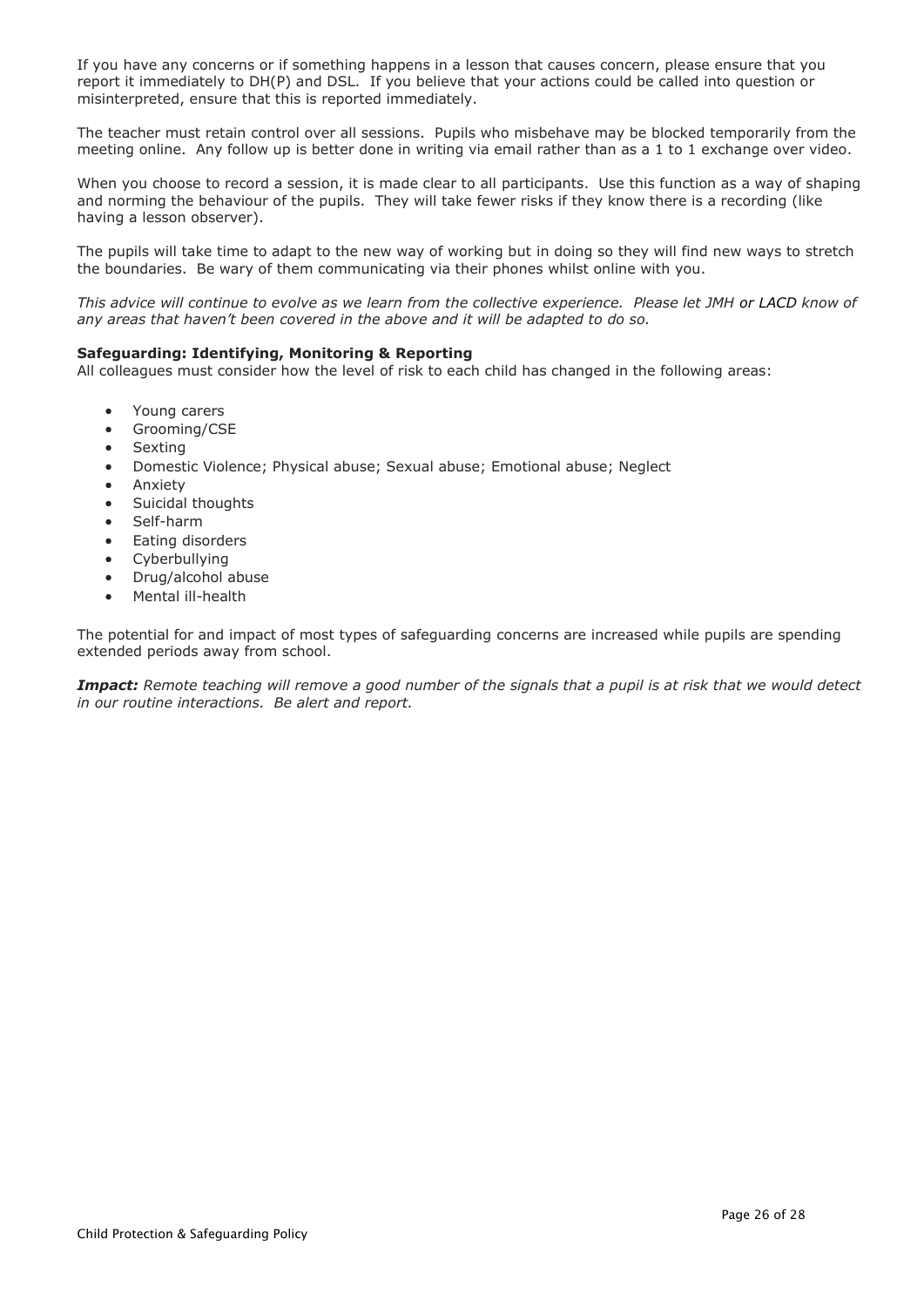#### **Appendix 2: The Elms Acceptable Use of Technology Agreement:**

To ensure that pupils are fully aware of their responsibilities when using information systems and when communicating with fellow pupils and staff, they are asked to read this document, which states what is meant by safe and acceptable use of communications technology. We would ask that parents also read this document with their child so they can explain and answer any questions they may have. In accessing and using Microsoft Office Teams, both pupils and parents are agreeing to the conditions below. If you would like to discuss these conditions further or do not consent to this agreement then please contact [lucy.deller@trentcollege.net.](mailto:lucy.deller@trentcollege.net)

- 1. I understand that ICT includes a wide range of systems, including mobile phones, personal devices, digital cameras, email, social networking and games consoles.
- 2. I will only use technology for school purposes as directed by my teachers.
- 3. I will only use technology when there is an adult in the house and they know I am using it. I will be responsible for my behaviour and actions when using technology; this includes the resources I access and the language I use.
- 4. I will make sure that all communications with students, teachers or others using technology is responsible and sensible.
- 5. I will not cause offence or upset to others and my online presence will reflect the level of responsibility expected by my parents and my school.
- 6. I will not reveal my password to anyone other than my parents, my class teacher/specialist IT teacher or member of staff from IT Services.
- 7. For my own safety I will ensure that personal data remains private.
- 8. I will report any concerns over pupil's safety (including my own) to the Deputy DSL, Mrs Lucy Deller, so that action can be taken to ensure pupils are safeguarded.
- 9. I will report any concerns regarding improper use of ICT to my class teacher or IT Services.
- 10. Pastoral tutor times may utilise video conferencing and should only be initiated by the teacher. I will ensure that I end the session when my teacher indicates for me to do so.
- 11. Pupils and parents are not allowed to video any live session or conference call or take screen shots unless they have been given specific permission by the teacher. However, in accordance with guidance received from the Derby and Derbyshire Safeguarding Children Partnership, the school will record communications that take place using the video function.
- 12. I understand that my use of Microsoft Office Teams will be monitored and logged.
- 13. I understand that Microsoft Office Teams is an extension of the classroom and I will conduct myself as I would in a classroom.

This includes:

- Working from an environment that is quiet, safe and free from distractions (preferable not a bedroom unless clearly set up as a study space)
- Being on time for interactive sessions
- Being dressed appropriately for learning (no pyjamas or swimwear)
- Remaining attentive during sessions
- NOT recording each other's on-line interactions

I understand that this agreement is designed to help keep me safe and if they are not followed, school sanctions will be applied.